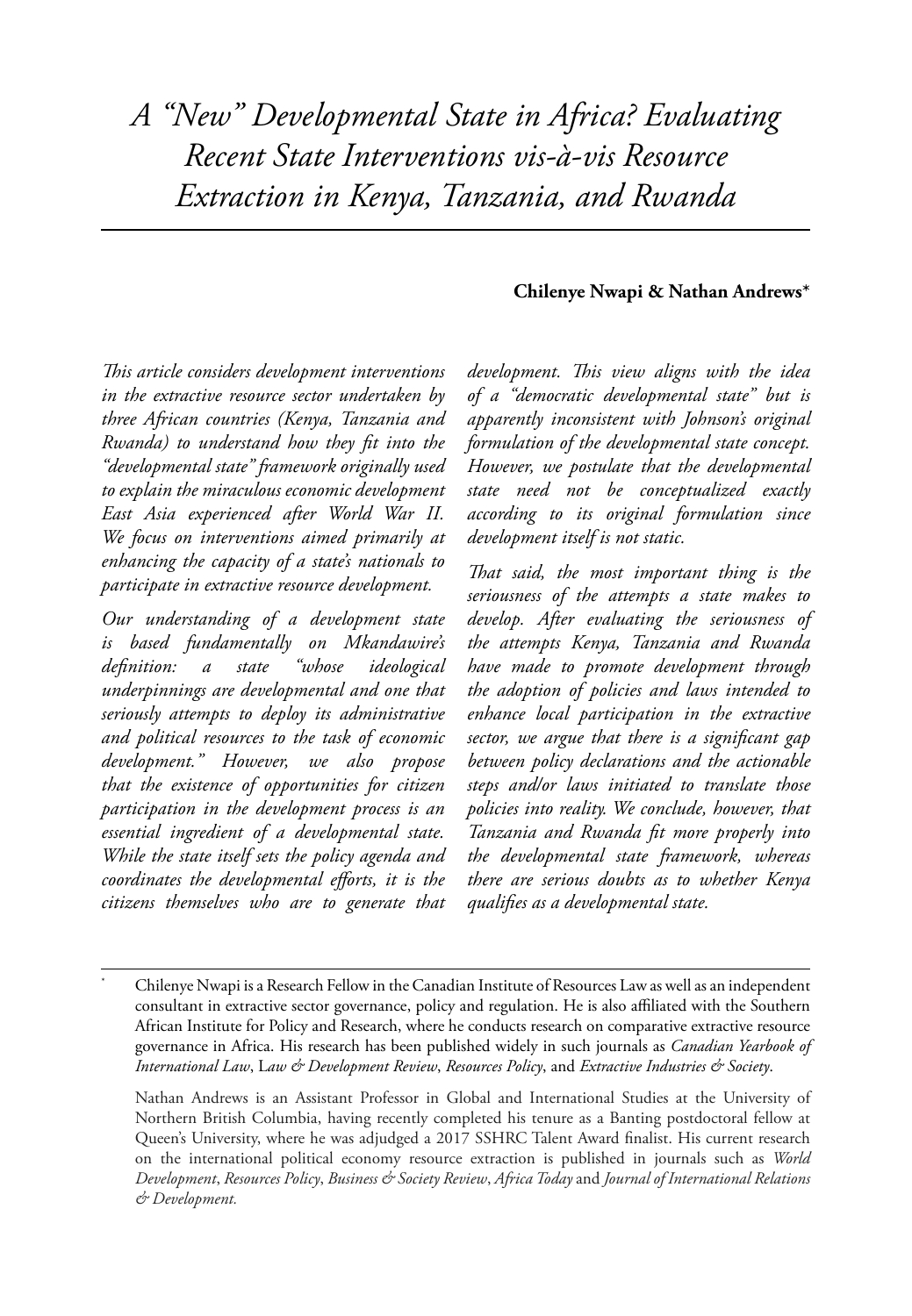*développement entreprises par trois pays africains (Kenya, Tanzanie et Rwanda) dans le secteur extractif, afin de comprendre leur qualification au cadre de « l'État développementaliste », lequel fut d'abord employé pour expliquer le développement économique miraculeux dans l'Asie orientale après la Seconde Guerre mondiale. Nous étudions les interventions visant primairement à améliorer la capacité des citoyens et citoyennes d'un État à participer au développement extractif.* 

*Notre compréhension de l'État développementaliste est fondée principalement sur la définition de Mkandawire : un État « dont les fondements idéologiques sont développementalistes et qui tente sérieusement de consacrer ses ressources administratives et politiques aux fins du développement économique » [notre traduction]. Pourtant, nous proposons aussi que l'existence d'opportunités de participation citoyenne au processus de développement est essentielle à l'État développementaliste. Quoique c'est l'État* 

*Cet article traite des interventions de qui détermine le programme politique et qui coordonne les efforts de développement, ce sont les citoyens et citoyennes qui doivent générer ce développement. Cette perspective s'inscrit à l'idée de « l'État développementaliste démocratique », mais elle paraît inconsistante avec la formulation originale de Johnson du concept d'État développementaliste. Toutefois, nous postulons que l'État développementaliste ne nécessite pas d'être conceptualisé exactement selon cette formulation, car le développement n'est pas statique.* 

> *Ceci dit, la plus importante considération est le sérieux des tentatives d'un État de développer. Notre étude des tentatives du Kenya, de la Tanzanie et du Rwanda de favoriser le développement dans le secteur extractif par l'adoption de politiques et de lois visant à améliorer la participation locale, nous permet d'avancer que les déclarations de principe ne se concrétisent pas précisément en lois. Nous concluons, tout de même, que la Tanzanie et le Rwanda s'inscrivent dans le cadre de l'État développementaliste, alors que de sérieux doutes planent sur la qualification du Kenya.*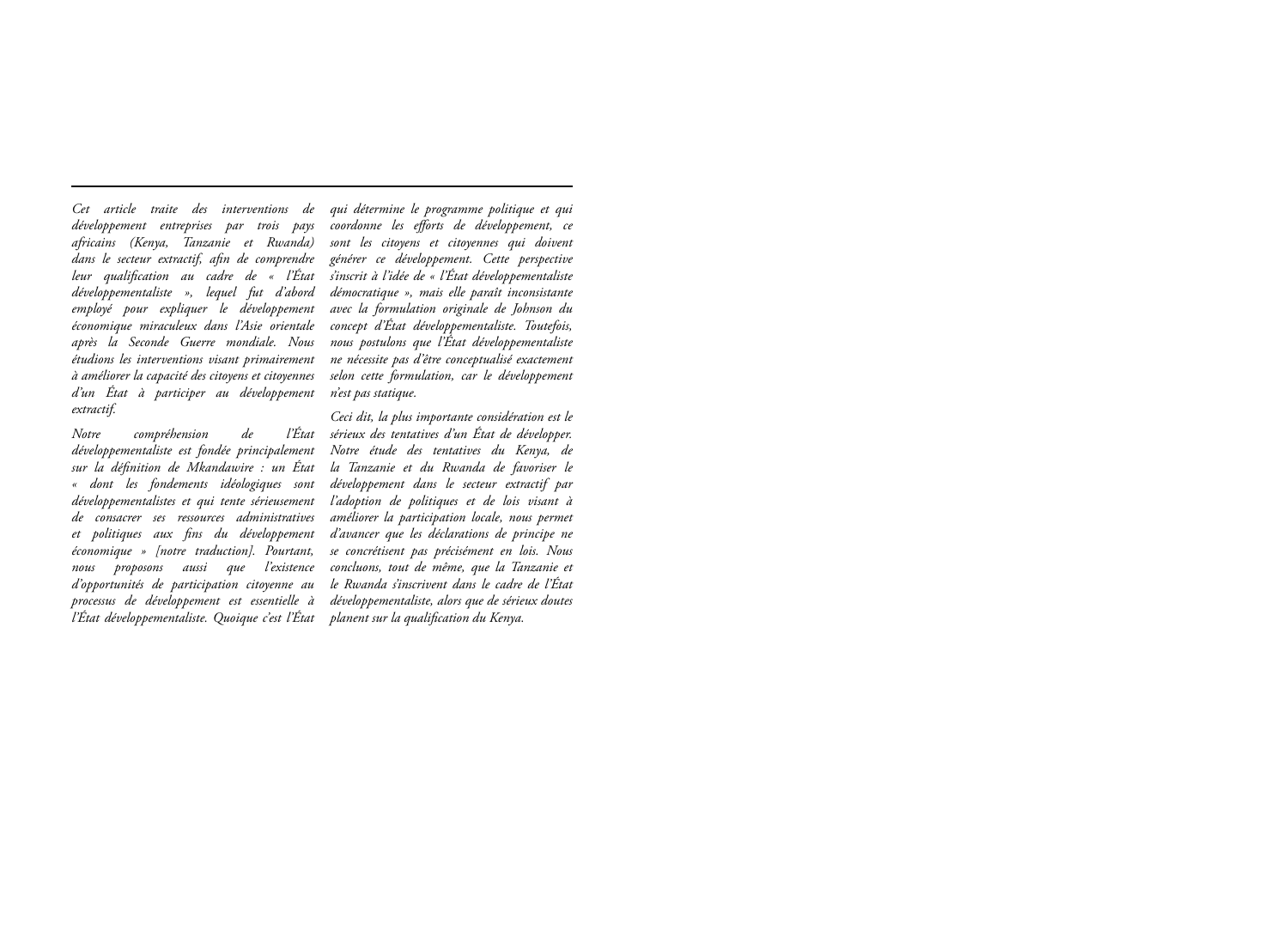|    | <b>INTRODUCTION</b>                                      | 227 |
|----|----------------------------------------------------------|-----|
| 2. | THE DEVELOPMENTAL STATE                                  | 229 |
| 3. | THE DEVELOPMENTAL STATE AND AFRICA                       | 236 |
| 4. | <b>EXTRACTIVE RESOURCE DEVELOPMENT AND AFRICAN STATE</b> |     |
|    | <b>INTERVENTIONS</b>                                     | 238 |
|    | 4.I. KENYA                                               | 242 |
|    | 4.2. TANZANIA                                            | 247 |
|    | 4.3. RWANDA                                              | 253 |
| 5. | THE GAP BETWEEN DECLARATIONS AND ACTIONABLE STEPS        | 257 |
|    | 5.1. KENYA                                               | 258 |
|    | 5.2. TANZANIA                                            | 262 |
|    | $5.3.$ RWANDA                                            | 264 |
|    | <b>CONCLUSION</b>                                        | 265 |
|    |                                                          |     |

# **1. INTRODUCTION**

The efforts of many African states to regain control over the exploitation of their resources and take charge of their development have generated significant scholarly interest globally.<sup>1</sup> Drawing on the growing law and d resources and take charge of their development have generated significant scholarly interest globally.<sup>1</sup> Drawing on the growing law and development scholarship, this article considers development interventions within the extractive resource sector in Africa to understand how they fit into the "developmental state" framework originally used to understand the economic development of East Asia after World War II. Simply put, a developmental state is a state that has demonstrated a commitment to pursuing national development with a clearly defined ideological and institutional commitment. In order to achieve developmentalism, it is not enough to have a developmental ideology; it is equally essential that the state demonstrate, in unmistakable terms, that it is serious about pursuing development. The concept of "development" itself is such a buzzword that it cannot be taken for granted. In this paper, our reference to development refers to initiatives and mechanisms

<sup>1</sup> For more recent writings, see Jesse Salah Ovadia, *The Petro-Developmental State in Africa: Making Oil Work in Angola, Nigeria and the Gulf of Guinea* (London, Ont : Hurst, 2016); Laura Mann & Marie Berry, "Understanding the Political Motivations that Shape Rwanda's Emergent Developmental State" (2016) 21:1 New Political Econ 119; Sara Ghebremusse, "New Directions in African Developmentalism: The Emerging Developmental State in Resource-Rich Africa" (2016) 7:2 JSDLP 1 [Ghebremusse, "New Directions in African Developmentalism"]; Sara Ghebremusse, "Conceptualizing the Developmental State in Resource-Rich Sub-Saharan Africa" (2015) 8:2 L & Dev Rev 467 [Ghebremusse, "Conceptualizing the Developmental State"].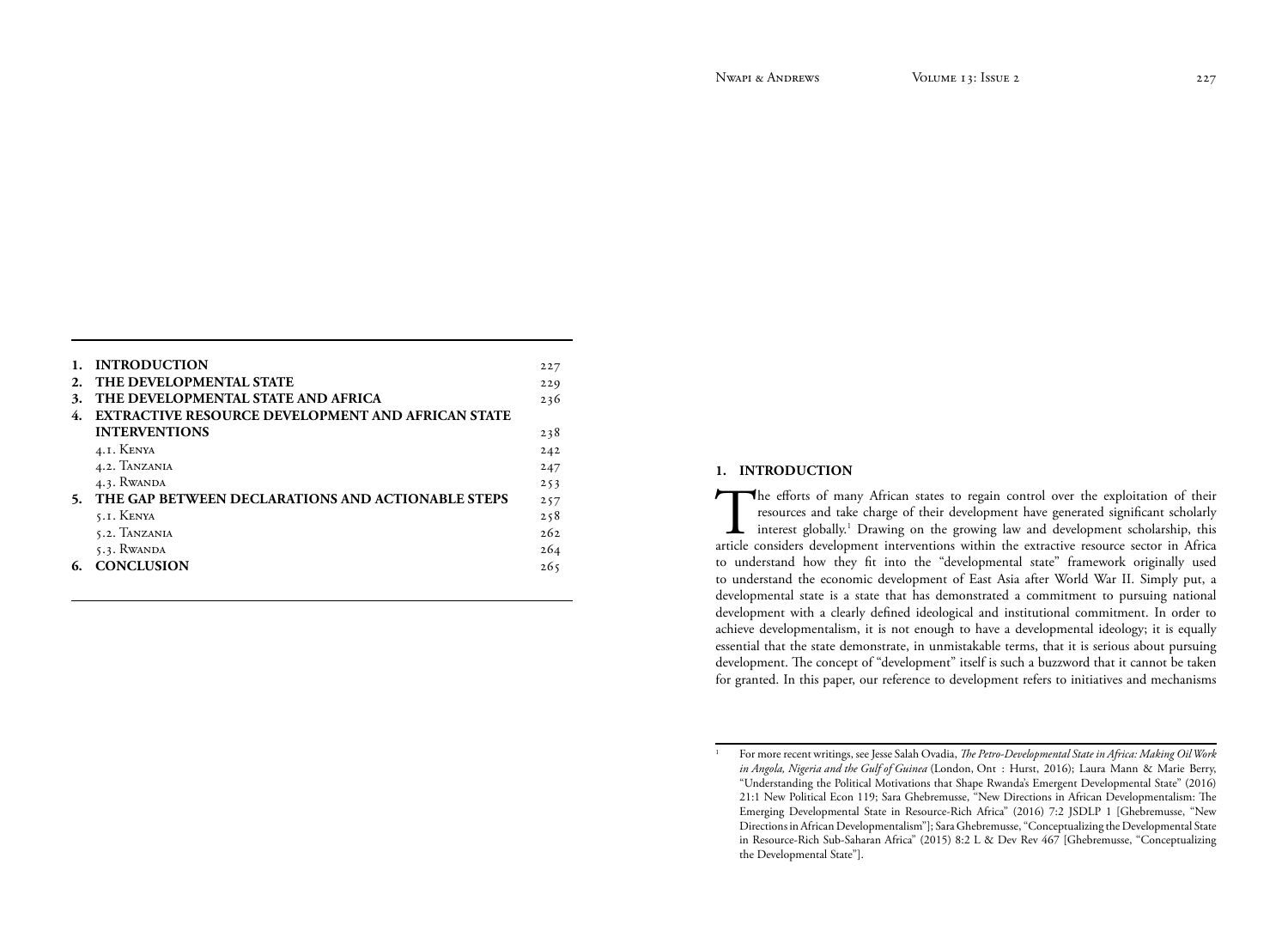<span id="page-3-0"></span>

that are often pro-poor and broad-based in nature.<sup>2</sup> In essence, development underscores the "discourses and sets of practices that guide and structure social change processes geared towards improving the living conditions of people in a particular geopolitical locale."3 Also, our usage of "the state" has a dual meaning, referring to the government in some instances and the nation or national economy in others.

Within the extractive resource sector, African states' interventions have typically taken two forms: (1) the adoption of local content policies (LCPs) and laws to increase the participation of nationals in the state's extractive industry, and (2) the enactment of new laws to increase state interests in extractive projects and demands for the renegotiation of previously concluded contracts with foreign investors.<sup>4</sup> These interventions represent the assertion of resource nationalism, which we describe as a relatively "new" approach to developmentalism. This paper primarily focuses on interventions aimed at building local capacity to promote local participation in the extractive sector—i.e., the first of the two forms mentioned above—with an emphasis on the quality of the interventions in three African states: Kenya, Tanzania, and Rwanda. As Mbabazi and Taylor have argued, "how and in what ways states plot a course in constructing a 'developmental state' within the globalizing confines of the contemporary period is absolutely vital and is perhaps one of the foremost tasks before Africa's leadership."5 Our central argument is that there is a significant gap between policy declarations and the actionable steps and/or laws that are actually initiated to translate those policies into reality. This gap has significant implications for the characterization of these states as developmental states. We recognize that we cannot fully assess whether a state qualifies as a developmental state based solely on the type of LCP it adopts or based solely on one sector of its economy. Our point, however, is that given that the LCP has become one of the most prominent tools used by African and other developing states to pursue development,<sup>6</sup> it ought to be included in an assessment of whether or not a state adopting LCPs can be considered a developmental state.

There is a large body of emerging scholarship on the issue of the developmental state in Africa. One of the most recent writings in this area argues that while recent African states' extractive sector-related policy interventions are reflective of the developmental state and the "'new' developmental state,"7 "neither the developmental state, nor the 'new' developmental

- 2 Nathan Andrews & Sylvia Bawa, "A Post-development Hoax? (Re)-examining the Past, Present and Future of Development Studies" (2014) 35:6 Third World Q 922.
- <sup>3</sup>*Ibid* at 923.
- 4 See Ghebremusse, "New Directions in African Developmentalism", *supra* note 1.
- Pamela Mbabazi & Ian Taylor, "Developmental States and Africa in the Twenty-first Century" in Pamela Mbabazi & Ian Taylor, eds, *The Potentiality of "Developmental States" in Africa: Botswana and Uganda Compared* (Dakar: CODESRIA, 2005) 147 at 148.
- Virtually every oil-producing developing state has LCP requirements in one form or the other—either in primary legislation or in secondary legislation. See Silvana Tordo et al, *Local Content Policies in the Oil and Gas Sector: A World Bank Study* (Washington, DC: The World Bank, 2013), online: <documents. worldbank.org/curated/en/549241468326687019/pdf/789940REVISED000Box377371B00PUB LIC0.pdf>.
- 7 The usage "new" basically implies a return to the developmental state ideology but, according to Trubek, it is new because of a rejection of a one-size-fits-all approach to development for every country. See David M Trubek, "Developmental States and the Legal Order: Towards a New Political Economy of

state, have fully taken shape in resource-rich Africa" as there remain concerns about "good governance."8 Our approach is unique in that rather than making a broad reference to the policy interventions and then reverting to the literature—which in our respectful view is what most of the existing literature on Africa does—we engage in detail with the actual provisions of the new laws and policies formulated to promote development. We believe this methodology better allows us to assess the extent to which those interventions are characteristic of a developmental state. Our primary contribution to existing literature on the developmental state is the assessment of the extent to which LCPs offer sufficient grounds to suggest that states such as Kenya, Rwanda, and Tanzania fit the developmental state model. We focus on these three East African states primarily because of their individual efforts to advance national development via LCPs that relate to the extractive sector<sup>9</sup>—capturing what Ghebremusse conceptualized as new directions in developmentalism on the continent of Africa. Generally speaking, these three states have some of the most recent policy and legal interventions aimed at increasing the capacity of their nationals to take charge of their national development in Africa.

Our analysis is divided into six parts, including this introduction. Part 2 reviews the literature on the concept of the developmental state in order to understand exactly what it means to say that a state is a developmental state. Part 3 analyzes the emergence and evolution of the developmental state in Africa. In Part 4, we discuss the types of interventionist strategies deployed by Kenya, Rwanda, and Tanzania in the context of extractive resource development. This discussion involves examining both the socio-legal context within which the interventions were conceived in each of the three states, as well as the specific instruments utilized by the states to promote local participation in the extractive sector. Based on the conclusions we draw in Parts 2 and 3, in Part 5 we assess the quality of the state interventions identified in our selected states and illustrate that there is a significant gap between avowed declarations and the actual steps undertaken to translate those declarations into action. Part 5 will also underscore how this gap has significant implications for the qualification of these states as developmental. As part of the conclusion, Part 6 focuses on broader reflections on the implications of our findings for both the concept of the developmental state and resource-engendered development in Africa.

### **2. THE DEVELOPMENTAL STATE**

The "developmental state" is one of the most influential concepts put forward to explain the unbelievable economic transformations experienced by East Asian states—particularly Japan, South Korea, Taiwan, Hong Kong, and Singapore—after World War II.10 Chalmers

10 Yin-wah Chu, "The Asian Developmental State: Ideas and Debates" in Yin-wah Chu, ed, *The Asian Developmental State: Re-examinations and New Departures* (New York: Palgrave Macmillan, 2016) 1 at 1.

Development and Law" (Paper delivered at the Conference on Social Science in the Age of Globalization, National Institute for Advanced Study on Social Science, Fudan University, Shanghai, December 2008) at 9, online: University of Wisconsin Law School <law.wisc.edu/gls/documents/developmental\_ states\_legal\_order\_2010\_trubek.pdf>. Current approaches may be considered new also because state intervention tends to target a specific sector of the economy instead of broad-based approaches.

<sup>8</sup> Ghebremusse, "New Directions in African Developmentalism", *supra* note 1 at 2–3.

We do not suggest, however, that these are the only African states making individual efforts to advance national development through legal provisions for local content.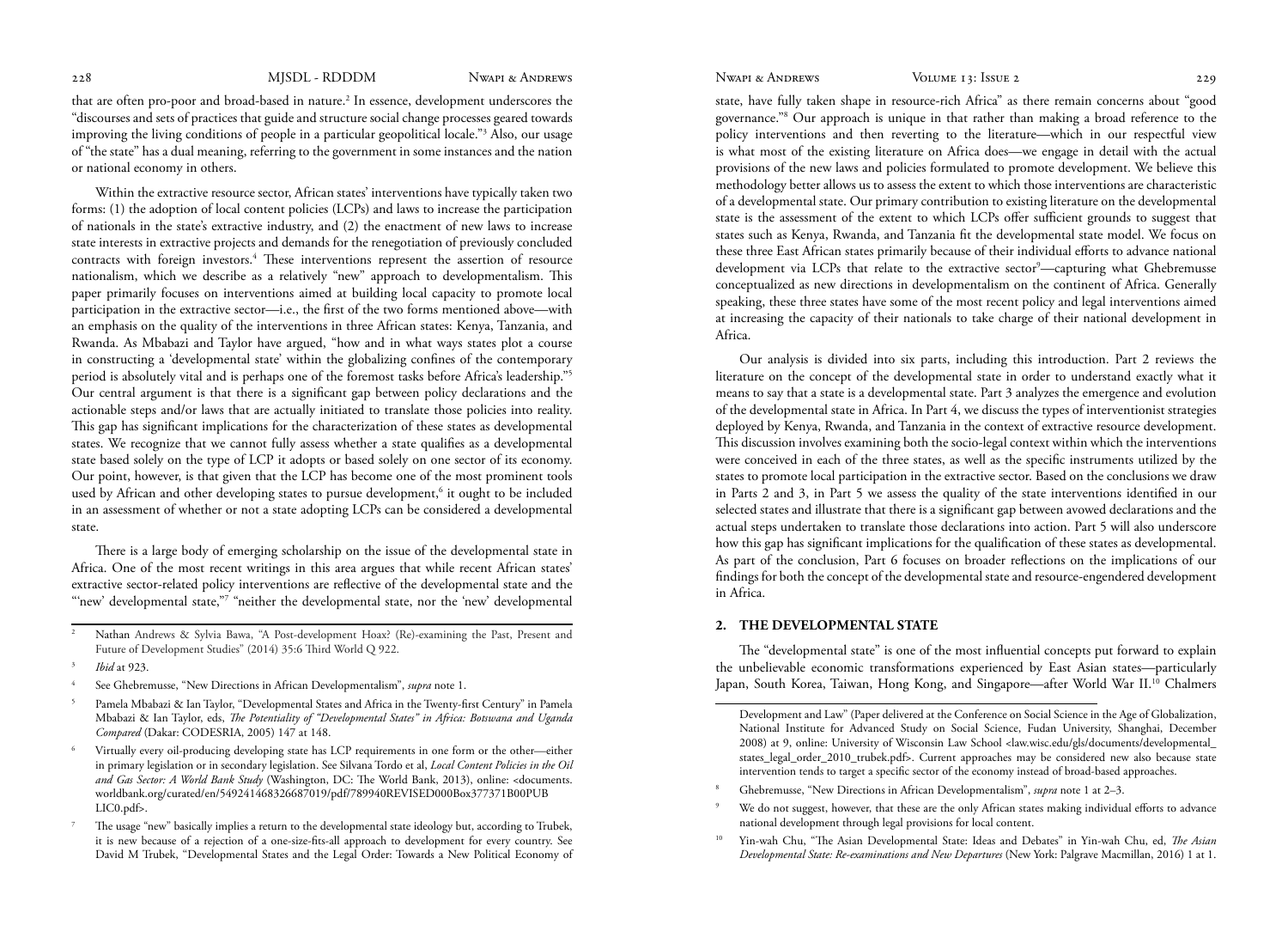Johnson's 1982 publication, *MITI and the Japanese Miracle: The Growth of Industrial Policy,*  1925–1975,<sup>11</sup> laid the groundwork for the analysis of the developmental state. Johnson summoned the concept to explain the role of the Japanese state in Japan's seemingly inexplicable economic growth after the calamities it suffered during World War II. According to him "[a] state attempting to match the economic achievements of Japan must adopt the same priorities as Japan. It must first of all be a developmental state—and only then a regulatory state, a welfare state, an equality state, or whatever other kind of functional state a society may wish to adopt."12 Johnson describes the developmental state, in this Japanese example, as one that "[gives] its first priority to economic development."13 He explains that the state was not "*solely* responsible for Japan's economic achievements," but that it played a major and critical role in leading Japan to those achievements, not merely in setting the rules of economic activity (the regulatory state) but also, and perhaps mainly, in setting the agenda and actively participating in the substantive aspects of economic activity and development.<sup>14</sup> He describes Japan's developmental success as "state-guided."15

Put simply, the developmental state is the idea of state-led development; it is closely related to the concept of "industrial policy"—state-intervention in economic activity.<sup>16</sup> Ghebremusse argues that while industrial policy was practiced in several states following World War II, the concept of the developmental state was used to define a state that did not practice state intervention merely for its own sake, but rather used it as a tool to achieve economic growth.17 There is an intense debate as to whether governments should lead economic development or allow it to be led by the "invisible hand" of market forces.18 This age-old debate was re-ignited by the Asian financial crisis of the late 1990s, which called into question the value

- 11 Chalmers Johnson, *MITI and the Japanese Miracle, 1925–1975* (Stanford: Stanford University Press, 1982) [Johnson, *MITI and the Japanese Miracle*].
- <sup>12</sup>*Ibid* at 306.
- <sup>13</sup>*Ibid* at 305. See also, Chalmers Johnson, "The Developmental State: Odyssey of a Concept" in Meredith Woo-Cumings, ed, *The Developmental State* (Cornell: Cornell University Press, 1999) 32 at 37 [Johnson, "The Developmental State"].
- 14 Johnson, "The Developmental State", *supra* note 13 at 34, 37; Johnson, *MITI and the Japanese Miracle*, *supra* note 11 at 19.
- 15 Johnson, *MITI and the Japanese Miracle*, *supra* note 11 at 309.
- 16 Joseph E Stiglitz, Justin Yifu Lin & Celestin Monga, "Introduction: The Rejuvenation of Industrial Policy" in Joseph E Stiglitz & Justin Yifu Lin, eds, *The Industrial Policy Revolution I: The Role of Government Beyond Ideology* (New York: Palgrave Macmillan, 2013) 1 at 1 (defining industrial policy as "government policies directed at affecting the economic structure of the economy").
- 17 Ghebremusse, "New Directions in African Developmentalism", *supra* note 1 at 10.
- 18 For arguments in favor of state-intervention, see Ha-Joon Chang, *Kicking Away the Ladder: Development Strategy in Historical Perspective* (London, UK: Anthem Press, 2002) at 13–68; Dani Rodrik, "The Return of Industrial Policy", *Project Syndicate* (12 April 2010), online: <www.project-syndicate.org/ commentary/the-return-of-industrial-policy> [Rodrik, "The Return of Industrial Policy"]; Dani Rodrik, "Industrial Policy for the Twenty-First Century" (September 2004) Harvard University John F. Kennedy School of Government, Faculty Research Working Paper No. RWP04–047, online: <https://www.sss. ias.edu/files/pdfs/Rodrik/Research/industrial-policy-twenty-first-century.pdf>. For arguments against state-intervention, see Michael Hart & Bill Dymond, "Special and Differential Treatment and the Doha 'Development' Round" (2003) 37 J World Trade 395.

of government intervention in economic activity.19 Particular to the African context, the failure of "good governance" austerity mechanisms such as structural adjustment programs (SAPs) in the 1990s brought back debates on the role of the state in economic development.<sup>20</sup> Following the 2008 global financial crisis, the use of industrial policy resurfaced both as an economic tool to promote growth through the transformation of economic structures and as an analytical tool to shed light on the experiences of many states, both developed and developing.<sup>21</sup> Industrial policy includes state efforts to promote infant industries through such means as: export facilitation, subsidies to local industries, trade protection, and preferential treatment in favor of local businesses, e.g., by enacting local content requirements. Explaining the re-acceptance of industrial policy, Rodrik argues that "developing new industries often requires a nudge from government" and that "government assistance" often lies behind the success of any new industry anywhere in the world.22 Another advocate of industrial policy, Lee, argues that developing states should be allowed space within the international trading system to adopt effective development policies, including industrial policy, to meet their development needs.<sup>23</sup> Lee believes that the idea of a "level playing field" does not necessarily reject the application of dissimilar rules to all states, but rather is compatible with the concept of "reasonable accommodation."24—i.e., any change or adjustment made in a system that allows persons, based on need, to participate in and enjoy the benefits of membership of that system.<sup>25</sup>

Johnson identifies four defining elements of a developmental state: the existence of (1) a small, inexpensive, elite bureaucracy consisting of the best managerial talents, whose duties would be to identify the industries to be developed and the best means of developing them, (2) a political system conducive for the bureaucracy to take initiatives without interference from vested interests, (3) "market-conforming methods of state intervention in the economy", such as the avoidance of overly detailed laws that constrain administrative creativity and the utilization

- 19 See Bhumika Muchhala, ed, *Ten Years After: Revisiting the Asian Financial Crisis* (Washington, DC: Woodrow Wilson International Centre for Scholars, 2007), online: <cepr.net/documents/publications/ tenyearsafter\_2007\_11.pdf>.
- <sup>20</sup> See Franz Heidhues & Gideon Obare, "Lessons from Structural Adjustment Programmes and their Effects in Africa" (2011) 50:1 Q J Intl Agriculture 55; Olumide Victor Ekanade, "The Dynamics of Forced Neoliberalism in Nigeria Since the 1980s" (2014) 1:1 J Retracing Afr 1.
- Zsuzsánna Biedermann, "Rwanda: Developmental Success Story in a Unique Setting" (July 2015) Hungarian Academy of Sciences Institute of World Economics, Centre for Economic and Regional Studies, Working Paper No. 213, online: <real.mtak.hu/25192/1/WP\_213\_Biedermann.pdf>; Juan He, *The WTO and Infant Industry Promotion in Developing Countries: Perspectives on the Chinese Large Civil Aircraft Industry* (Oxford: Routledge, 2015) at 4; Claire Dhéret and Martina Morosi, "Towards a New Industrial Policy for Europe", European Policy Centre Issue Paper No 78, November 2014, 1, online: <www.epc.eu/documents/uploads/pub\_4995\_towards\_a\_new\_industrial\_policy\_for\_europe.pdf>.
- 22 Rodrik, "The Return of Industrial Policy", *supra* note 18 at para 9. See also Chang, *supra* note 18 (arguing that developed states should not "kick away the ladder" they had used to climb to the top of economic development).
- 23 YS Lee, *Reclaiming Development in the World Trading System*, 2nd ed (Cambridge: Cambridge University Press, 2016) at 412–413.
- <sup>24</sup>*Ibid*.
- <sup>25</sup>*Convention on the Rights of Persons with Disabilities*, 13 December 2006, UN GAOR, 61st Sess, Annex I, UN Doc. A/RES/61/106 (2006), art 2.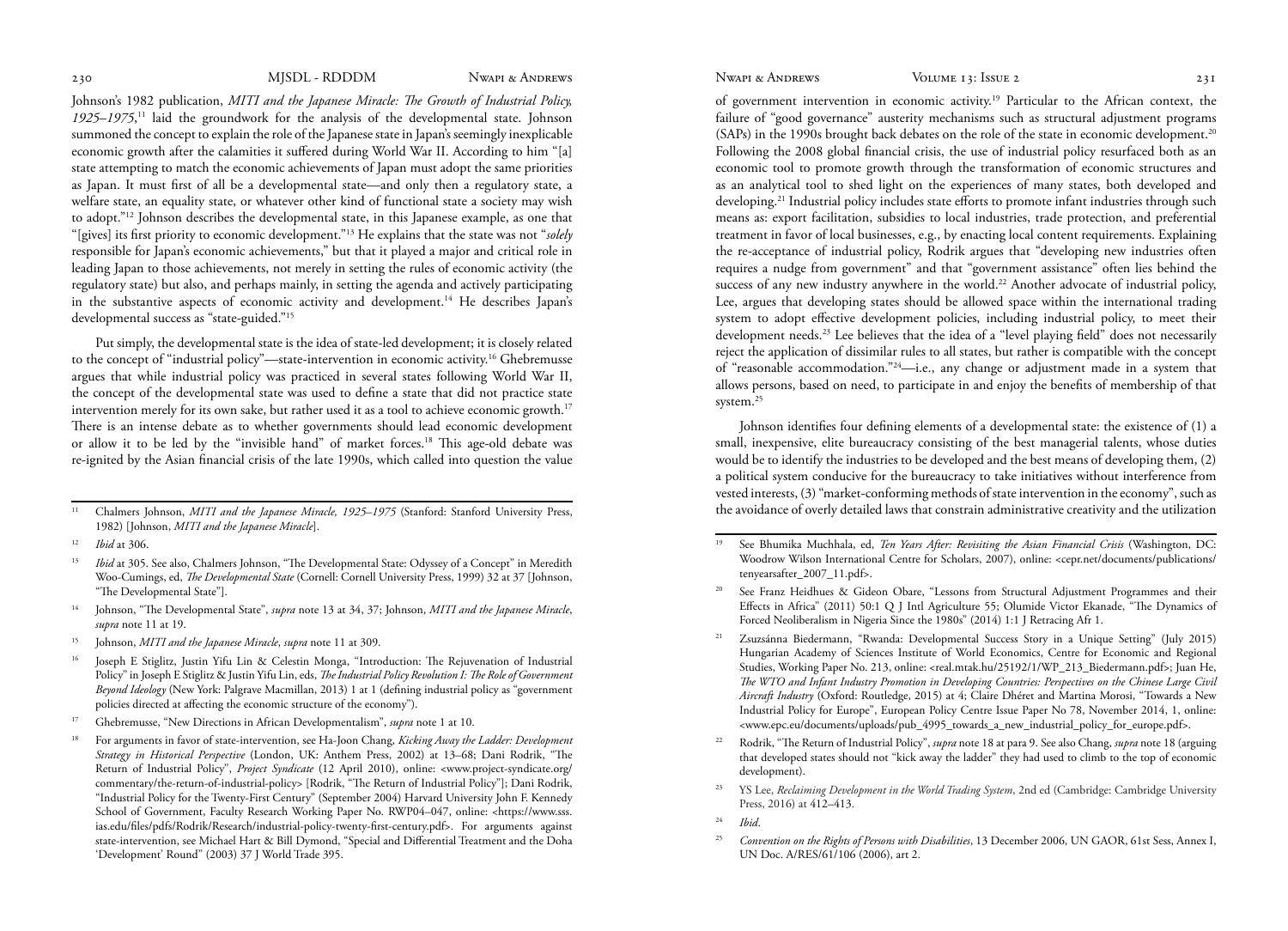of public corporations, especially the mixed public-private type, to implement policies in high-risk sectors, and (4) a pilot agency within the bureaucracy, such as Japan's Ministry of International Trade and Industry, that is characterized by internal democracy, functions like a think tank, and has a duty to coordinate industrial policy formulation and implementation.<sup>26</sup> He found these elements well-pronounced in the Japanese economic model, which had no exact replica anywhere else in the world, including among the industrialized states. Ghebremusse consolidates these elements with those found in the contributions of other scholars into four "features of the 'successful' developmental state": development-oriented political leadership, an autonomous and effective bureaucracy, performance-oriented governance, and production coordination and conflict management.<sup>27</sup>

Mkandawire identifies two components of the developmental state: the "ideological" and the "structural." The ideological component sees a developmental state as a state that is "developmentalist" in its orientation: "it conceives its 'mission' as that of ensuring economic development, usually interpreted to mean high rates of accumulation and industrialization."<sup>28</sup> The structural component speaks to a state's "capacity [—institutional, technical, administrative and political—] to implement policies sagaciously and effectively."29 Economic nationalism is seen as the "ideational" foundation of the developmental state, as it serves as the mobilizing force for the commitment to develop,<sup>30</sup> i.e., it mobilizes nationalist sentiment to secure the state's economic autonomy.<sup>31</sup> In this sense, the developmental state agenda has links with efforts to resist Western imperialism.32

Mkandawire, however, believes that "the definition of the 'developmental state' runs the risk of being tautological, since evidence that the state is developmental is often drawn deductively from the performance of the economy."33 That is to say, if a state is not developing, it cannot qualify as a developmental state regardless of its commitment to development. But if it is developing, then it qualifies automatically without any consideration of its commitment to development. To avoid this reasoning, Mkandawire offers a definition of a developmental state as "one whose ideological underpinnings are developmental and one that seriously *attempts* to deploy its administrative and political resources to the task of economic development."34 Thus, it is the fact that a state is making efforts towards development that is decisive, even if

- <sup>29</sup>*Ibid*.
- 30 Chu, *supra* note 10 at 6; Mkandawire, *supra* note 28 at 291.
- <sup>31</sup> David Szakonyi, "The Rise of Economic Nationalism under Globalization and the Case of Post-Communist Russia," (2007) 6 Vestnik, The Journal of Russian and Asian Studies, online: <www.sras.org/ economic\_nationalism\_under\_globalization>.
- <sup>32</sup> Woo-Cumings argues that the developmental state originated in East Asia as "the region's idiosyncratic response" to Western domination. See Meredith Woo-Cumings, "Introduction: Chalmers Johnson and the Politics of Nationalism and Development" in Woo-Cumings, ed, *The Developmental State* (Cornell: Cornell University Press, 1999) at 1.
- 33 Mkandawire, *supra* note 28 at 290.
- <sup>34</sup>*Ibid* at 291.

such efforts have not yet yielded any developmental outcome, because the absence of outcome may be due to extraneous or unforeseeable factors beyond that state's control or due to sheer ill-luck.35

We agree with Mkandawire's definition of a developmental state, but feel it is in need of further exposition. At the most basic level, we view a developmental state as one that takes a more active role in its national economy, rather than surrendering the developmental project to the private sector, international financial institutions (IFIs), or foreign aid agencies. A developmental commitment by the political leadership, though crucial, is not enough for developmentalism. The leadership's vision of development is as important as its commitment. The political leadership must champion a vision of development that is citizen-participatory: it must connect the state with its citizens. Therefore, the active role in development is not undertaken by the state, in the sense of the national government, alone. The existence of opportunities for citizen participation in the development process is an essential component of a developmental state. We agree with Bhattacharyya that the fundamental goal of development should be to improve "the capacity of people to order their world" and to give people "the powers to define themselves as opposed to being defined by others."36 A developmental state not only allows, but also facilitates, the active participation of its citizens in the development process—in the design and implementation of national policies affecting their livelihoods. While the state itself sets the policy agenda and coordinates the developmental efforts throughout the country, it is the citizens themselves who are to generate that development. Scholars have called this the "democratic developmental state."<sup>37</sup> White also coins the term "inclusive embeddedness," which means that "the social basis and range of accountability of democratic politicians goes beyond a narrow band of elites to embrace broader sections of society."38 The role of the state, therefore, is to create an enabling environment for its citizens to take charge of their own development. In the context of extractive resources with large negative externalities, those who bear the burden of those externalities—typically local communities must be actively involved in the development of the resources and in the sharing of the benefits therefrom.

Gordon White, "Constructing a Democratic Developmental State" in Mark Robinson & Gordon White, eds, *The Democratic Developmental State: Political and Institutional Design* (Oxford: Oxford University Press, 1998) 17 at 31.

<sup>26</sup> Johnson, *MITI and the Japanese Miracle*, *supra* note 11 at 315, 317, 319.

<sup>27</sup> Ghebremusse, "Conceptualizing the Developmental State", *supra* note 1 at 477–480.

<sup>&</sup>lt;sup>28</sup> Thandika Mkandawire, "Thinking about Developmental States in Africa" (2001) 25 Cambridge J Econ 289 at 290.

*Ibid* (arguing that "the definition [of a developmental state] must include situations in which exogenous structural dynamic and unforeseen factors can torpedo genuine developmental commitments and efforts by the state").

<sup>&</sup>lt;sup>36</sup> Jnanabrata Bhattacharyya, "Theorizing Community Development" (2004) 34:2 J Community Dev Society 5 at 12.

<sup>&</sup>lt;sup>37</sup> See Omano Edigheji, "A Democratic Developmental State in Africa? A Concept Paper", Centre for Policy Studies, Johannesburg, Research Report 105, 2005, 9, online: http://www.rrojasdatabank.info/devstate/ edigheji.pdf (noting that "citizens' active participation [is] a necessary requirement in the development and governance process"); Omano Edigheji, "Introduction" in Omano Edigheji, ed, *Constructing a Democratic Developmental State in South Africa: Potentials and Challenges* (Cape Town: HSRC Press, 2010) 1 at 14 [Edigheji, "Introduction"] (arguing that citizen participation "in democracy is not limited to the choice of decision-makers. Development, by its very nature, is a political process, and therefore cannot be treated in a technocratic fashion"); see also Mark Robinson & Gordon White, "Introduction" in Mark Robinson & Gordon White, eds, *The Democratic Developmental State: Political and Institutional Design* (Oxford: Oxford University Press, 1998) 1 at 4–6.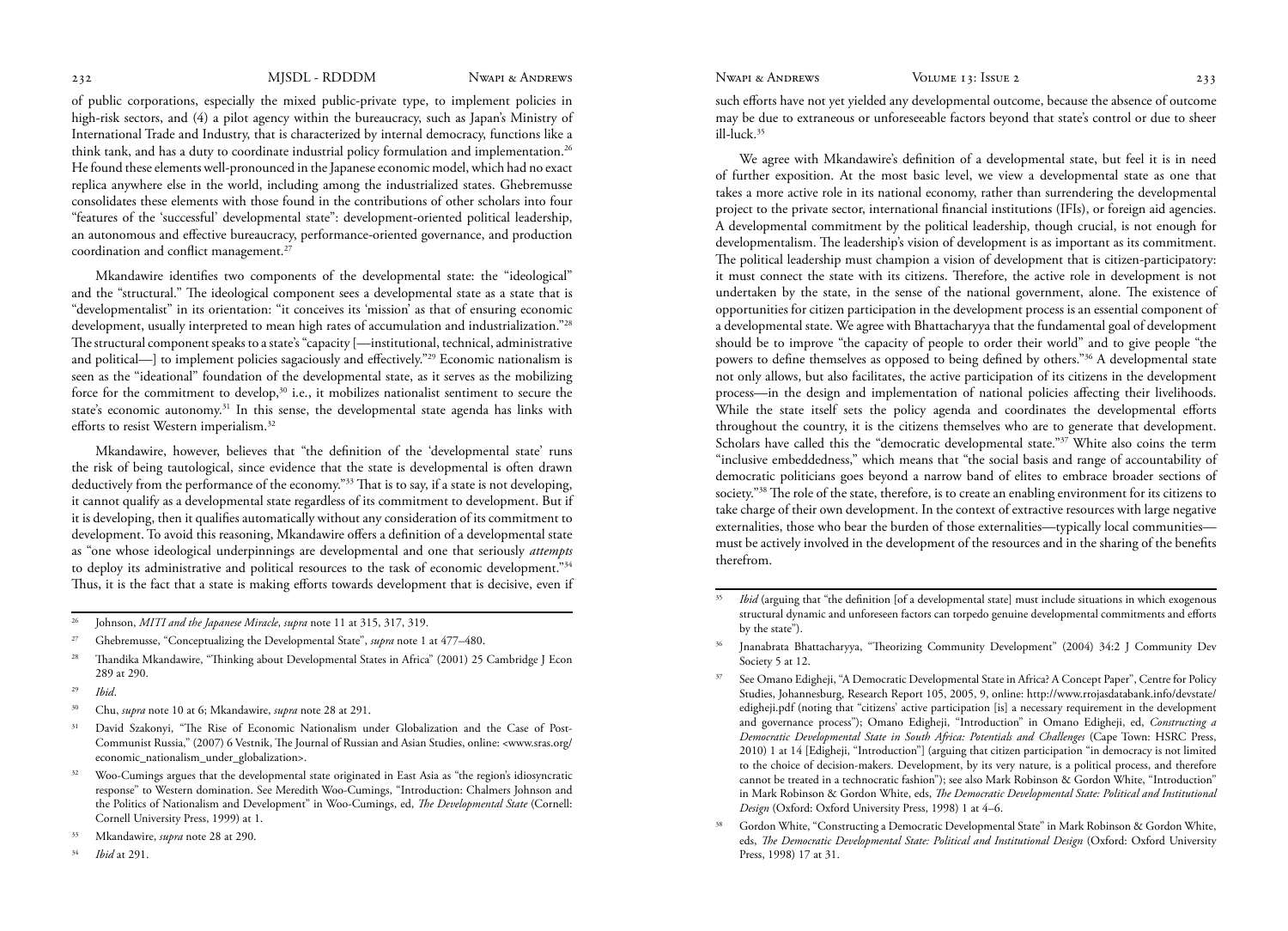We recognize that the idea of the citizen-participatory (or people-driven) developmental state may not have been on Johnson's mind when he made his declarations about Japan; we postulate, however, that a developmental state need not be conceptualized exactly according to its original formulation since development itself is not static. The East Asian states were models for their time. We also recognize that our view is not necessarily supported by the classic developmental state literature, for some regimes that have been described in association with the developmental state were autocratic regimes that restricted democratic citizen participation.39 However, what is unique about such regimes—and this is what earns them the developmental state description—is that while they were characterized by centralized planning and decision-making, they had a deliberate policy of reinvesting accumulated wealth in public welfare. The East Asian states aptly fit this narrative. As explained by Ohno, when faced with the fierce need to "cope with the life-or-death problem posed by external military threat or internal social fragmentation," a number of East Asian states established a political regime later called "authoritarian developmentalism" to preserve "national unity and military readiness" and to pursue economic growth at all costs.<sup>40</sup> Even though the citizens were not embedded in the development process, they participated in the enjoyment of the economic growth that resulted from authoritarian developmentalism. While the classic East Asian approach may be opposed to the form of participatory development we advocate, the authoritarian approach was, arguably, suited to the reality of the situation at the time.<sup>41</sup> Thus, that the East Asian states achieved development under authoritarian leadership "does not mean that all developmental states must be autocratic."42 The developmental success achieved by Scandinavian states under undisputed democratic leadership counters any notion that authoritarianism is necessary for the achievement of a developmental state.<sup>43</sup>

We therefore do not assume that a state is necessarily "non-developmental" simply because development decision-making is centralized in the hands of a small elite. Context matters and we doubt that modern-day states can achieve *sustained* (and/or sustainable) development without broad citizen participation in the development process itself. History in fact shows that authoritarian developmentalism is a "transitional … short-term regime of convenience"

- 39 See Lawrence Sáez & Julia Gallagher, "Authoritarianism and Development in the Third World" (2009) 15:2 Brown J World Affairs 87 at 92 (comparing the developmental success of China with South Korea and North Korea, which were authoritarian regimes from the 1950s to the mid-1980s).
- 40 Kenichi Ohno, "The East Asian Growth Regime and Political Development" in Kenichi Ohno & Izumi Ohno, eds, *Eastern and Western Ideas for African Growth: Diversity and Complementarity in Development Aid* (Oxford: Routledge, 2013) 30 at 30–31 [Ohno] (noting, at 38, that all successful East Asian economies, with the exception only of Hong Kong, adopted authoritarian developmentalism in the past).
- <sup>41</sup>*Ibid* at 38. For instance, shattered by the Korean war and under extreme poverty, South Korea, faced serious military threats from North Korea. See Chilenye Nwapi & Yong-Shik Lee, "Trade and Development in Africa" in Yong-Shik Lee, *Reclaiming Development in the World Trading System*, 2nd ed (Cambridge: Cambridge University Press, 2016) 334 at 360. This condition, arguably, called for immediate and dramatic transformational actions to engineer the affairs of state to protect the country and forge a development path without the constraints posed by the highly bureaucratic nature of democratic decision-making processes.
- 42 Edigheji, "Introduction", *supra* note 37 at 8.
- 43 Ha-Joon Chang, "How to 'do' a Developmental State: Political, Organisational and Human Resource Requirements for a Developmental State" in Omano Edigheji, ed, *Constructing a Democratic Developmental State in South Africa: Potentials and Challenges* (Cape Town: HSRC Press, 2010) 82 at 86.

that is useful at a critical juncture in a state's history, but which becomes a danger to further development if not abandoned after the threat it was introduced to confront is cleared.<sup>44</sup> The East Asian states faced extraordinary threats, but as those threats subsided and the states attained a significant level of development, authoritarian developmentalism was gradually replaced with more temperate and inclusive political regimes with an equally developmental mindset.45 Political regime studies show that economic development breeds democracy and that authoritarian developmentalism often dies a natural death with advancing development and in fact plants the seeds of its own death by producing a well-educated middle class that rises to challenge its continued existence.<sup>46</sup> To remain in power, such autocracies need to sustain economic growth, which is difficult where autocratic leadership changes occur often because such changes usher in policy transformations that potentially shake "investor confidence".47 To avoid this from happening, such autocracies often seek some level of democratic legitimacy, which they achieve by embedding themselves "in a wider leadership group," through, for instance, joining a political party with clear leadership succession rules.<sup>48</sup>

We acknowledge, however, that an intense debate is ongoing regarding whether developmental states are "inherently autocratic" and whether a democratic developmental state is even possible.<sup>49</sup> While this paper is not the venue to resolve that debate, it is our view that both democratic developmental states and authoritarian developmental states are possible. However, as argued in the above paragraph, authoritarian developmentalism almost

See Ohno, supra note 40 at 40, 48–50.

- <sup>45</sup>*Ibid*; Dali Y Yang, "China's Developmental Authoritarianism Dynamics and Pitfalls" (2016) 12:1 Taiwan J Democracy 1. However, Singapore is the only state that has not abandoned authoritarian developmentalism even after attaining "a very high income level"; Ohno, *supra* note 40 at 38.
- 46 Ohno, *supra* note 40 at 43–44. After diagnosing the South Korean developmental state, Kim writes that, "an important lesson from the South Korean experience is that authoritarian developmental states are unsustainable and that even where they are successful, they will face tremendous challenges from society to relinquish [their] heavy-handed interventions in the economy." Eun Mee Kim, "Limits of the Authoritarian Developmental State of South Korea" in Omano Edigheji, ed, *Constructing a Democratic Developmental State in South Africa: Potentials and Challenges* (Cape Town: HSRC Press, 2010) 97 at 116. See also Carles Boix & Susan C. Stokes, "Endogenous Democratization" (2003) 55:4 World Politics 517; Daniel Goh, "The Rise of Neo-Authoritarianism: Political Economy and Culture in the Trajectory of Singaporean Capitalism" (April 2002) Center for Research on Social Organization Working Paper No 591, 2, online: <deepblue.lib.umich.edu/bitstream/handle/2027.42/51355/591.pdf?sequence=1>.
- <sup>47</sup> See Kim Kelsall, "Authoritarianism, Democracy, and Development" Development Leadership Program State of the Art Series No 3, November 2014, 12, online: <publications.dlprog.org/SOTA3.pdf>.
- <sup>48</sup>*Ibid*. See also Eyob Balcha Gebremariam, "Can 'Authoritarian Developmentalism' Be Tested at the Ballot Box?" *Pambazuka News* (3 June 2015), 2, online: <www.pambazuka.org/printpdf/92117> (highlighting how the authoritarian regime in Ethiopia has disguised itself in "democratic developmentalism" through the conduct of democratic elections). We recognize however that China still practices authoritarian developmentalism, but the developmental results have been described as "mixed"; see Sáez & Gallagher, *supra* note 39 at 92.
- 49 See e.g. Duncan Green, "The Democratic Developmental State: Wishful Thinking or Direction of Travel?" [2011/12] Commonwealth Good Governance 40; Omano Edigheji, *A Democratic Developmental State in Africa? A Concept Paper* (Johannesburg: Centre for Policy Studies, 2005), online: <www.rrojasdatabank. info/devstate/edigheji.pdf>; Richard Sandbrook, "Origins of the Democratic Developmental State: Interrogating Mauritius" (2005) 39:3 Can J African Studies 549; Michael T. Rock, "Southeast Asia's Democratic Developmental States and Economic Growth" (2015) 7:1 Institutions & Economics 23.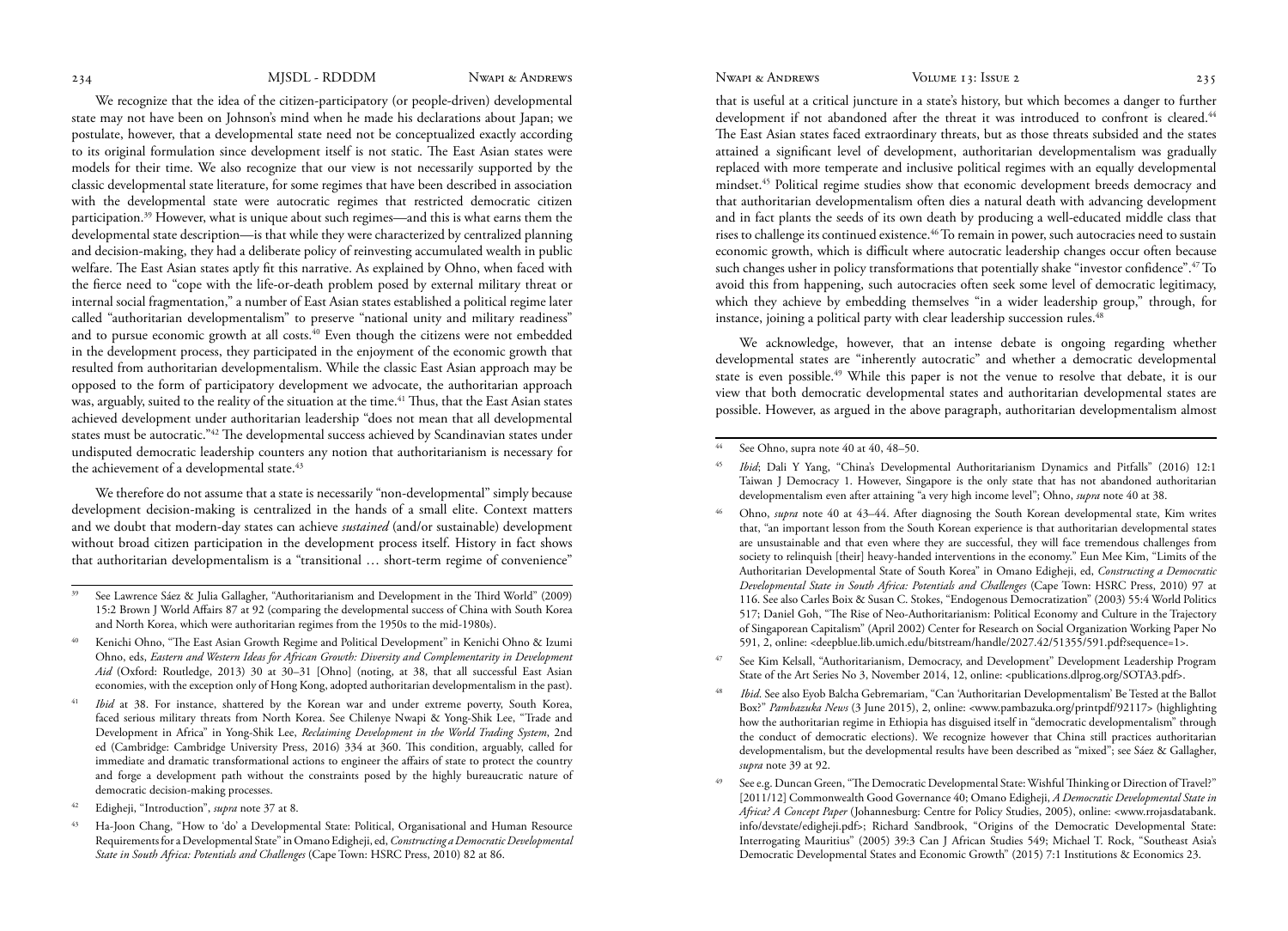<span id="page-7-0"></span>

inevitably dies with advancing development. Our main test for developmentalism is thus based on Mkandawire's definition of a developmental state: a state "whose ideological underpinnings are developmental and one that seriously *attempts* to deploy its administrative and political resources to the task of economic development."50

# **3. THE DEVELOPMENTAL STATE AND AFRICA**

Is the East Asian economic development model replicable in other states? In 1999 Johnson declared that the Japanese development model "would be hard to emulate."51 This is not to say, however, that Japanese history is not "generalizable"; it simply requires a state with a similar commitment "to the mobilization of industry."52 He recognized successful emulations of the Japanese development model in other countries, such as South Korea, Taiwan, Singapore, Hong Kong, and (much later) China.53 Johnson "had no doubt that other Asian, African and Latin American countries would try to emulate Japan."54

Scholars have expressed pessimism about Africa's economic development prospects and have debated whether the East Asian economic model is duplicable in the African context.<sup>55</sup> The pessimism, which is expressed in the impossibility-of-a-developmental-state-in-Africa theory,56 is informed mainly by the internal conditions of many African states: unending civil wars, pervasive corruption, dependence syndrome, lack of autonomy, rent-seeking behavior, neo-patrimonialism, lack of democratic institutions, unaccountable governments, and lack of adequate educational opportunities for the continent's teeming youth population, among others.57 Only four African states—Botswana, Mauritius, South Africa, and Uganda—are regarded in the scholarship as "potential developmental states," based on the "'activist' role" they play in their economic development.58 The word "potential" is very telling and contrasts with the impossibility theory because it implies the presence of the capacity to develop, whereas the

- <sup>52</sup>*Ibid* at 41.
- <sup>53</sup>*Ibid* at 40.
- <sup>54</sup>*Ibid* at 41.

- 56 See Mkandawire, *supra* note 28 for a critique of the different versions of the "impossibility" theory.
- 57 Nwapi & Lee, *supra* note 41 at 359–360; Mkandawire, *supra* note 28 at 298.
- 58 Ghebremusse, "Conceptualizing the Development State", *supra* note 1 at 480. See also Mbabazi & Taylor, *supra* note 5; Jeffrey A. Frankel, "Mauritius: African Success Story" (2010) Harvard University John F. Kennedy School of Government, Faculty Research Working Paper No 16569, online: <dash. harvard.edu/bitstream/handle/1/4450110/Frankel\_MauritiusAfrican.pdf?sequence=1>; William Gumede, "Delivering the Democratic Developmental State in South Africa" (2009) Development Bank of Southern Africa, Development Planning Division Working Paper No 9, online: <www.dbsa.org/EN/ About-Us/Publications/Documents/DPD%20No%209.%20Delivering%20the%20democratic%20 developmental%20state%20in%20South%20Africa.pdf>.

impossibility theory implies the absence of such capacity. The impossibility theory has, however, been deconstructed by some scholars as a misinterpretation of Africa's economic history,59 and for failing to consider the continent's economic growth in the past decade.<sup>60</sup> Also, the idea that the lack of democratic institutions in Africa makes the developmental state impossible flies in the face of the East Asian experience noted in Part 2. However, the impossibility theory has already done significant damage to Africa's development. It has influenced the actions of many African states, leading to policy measures that have so seriously undermined their "economic and political capacity" that the states appear compelled to exhibit proof of the impossibility of becoming developmental states.<sup>61</sup>

Nonetheless optimism for a better economic future for Africa can be observed; it is stimulated by the success of East Asian states, most of which found themselves in conditions much worse than those faced by most African states today.62 For instance, South Korea started with a lower per capita GDP than that of most African states currently, it lacked natural resources essential for growing the manufacturing sector, it had no prior successful industrialization experience, and it faced a constant military threat from North Korea.63 Yet it was able to achieve economic development and it successfully lifted itself out of life-threatening poverty to become an industrialized state with a high per capita GDP.64 The silver bullet was an aggressive pursuit of state-led export promotion policies which, as the economy advanced, loosened up to increase the role of the private sector.<sup>65</sup>

A growing number of scholars now acknowledge that African states are not only capable of becoming developmental, but have in fact already exhibited evidence thereof, despite leadership failures in many parts of the continent.66 While some scholars believe that African leaders' propensity for power consolidation using state power overwhelmed their declared

- 60 Nwapi & Lee, *supra* note 41 at 359–360.
- 61 Mkandawire, *supra* note 28 at 306.
- 62 Nwapi & Lee, *supra* note 41 at 359–360.
- <sup>63</sup>*Ibid* at 360.
- <sup>64</sup>*Ibid*.
- 65 Lee, *supra* note 23 at 303.

<sup>50</sup> Mkandawire, *supra* note 28 at 291.

<sup>51</sup> Johnson, "The Developmental State", *supra* note 13 at 40.

<sup>55</sup> See Nwapi & Lee, supra note 41 at 359–360; Peter Meyns & Charity Musamba, eds, *The Developmental State in Africa: Problems and Prospects* (Duisburg: Institute for Development and Peace, 2010), online: <duepublico.uni-duisburg-essen.de/servlets/DerivateServlet/Derivate-29167/report101.pdf>; Francis B Nyamnjoh & Ignasio M Jimu, "Success or Failure of Developmental States in Africa: Exploration of the Development Experiences in a Global Context" in Mbabazi & Taylor, *supra* note 5 at 17; Mkandawire, *supra* note 28 at 293.

<sup>59</sup> Mkandawire, *supra* note 28 at 299, 303. Mkandawire argues that features like rent-seeking and neopatrimonialism do not always correlate with low economic development, but could have a positive impact on it. He warns against the idealization of the impact of these features on development. Botchway and Moudud also point to how East Asian developmental states succeeded while having authoritarian regimes rather than democratic institutions. See Karl Botchway & James Moudud, "Neo-liberalism and the Developmental State: Consideration for the New Partnership for Africa's Development" in Benjamin F Bobo & Herman Sintim-Aboagye, eds, *Neo-liberalism, Interventionism and the Developmental State: Implementing the New Partnership for Africa's Development* (Trenton, NJ: Africa World Press Inc, 2012) 13 at 34. See also Mkandawire, *supra* note 28 at 310 (arguing that "[t]he first few examples of developmental states were authoritarian").

<sup>66</sup> Ghebremusse has, for instance, articulated how post-colonial African states' leaders made development a priority in their political careers. See Ghebremusse, "New Directions in African Developmentalism", *supra* note 1 at 13. See also Verena Fritz and Alina Rocha Menocal, "Developmental States in the New Millennium: Concepts and Challenges for a New Aid Agenda" (2007) 25:5 Development Policy Rev 531.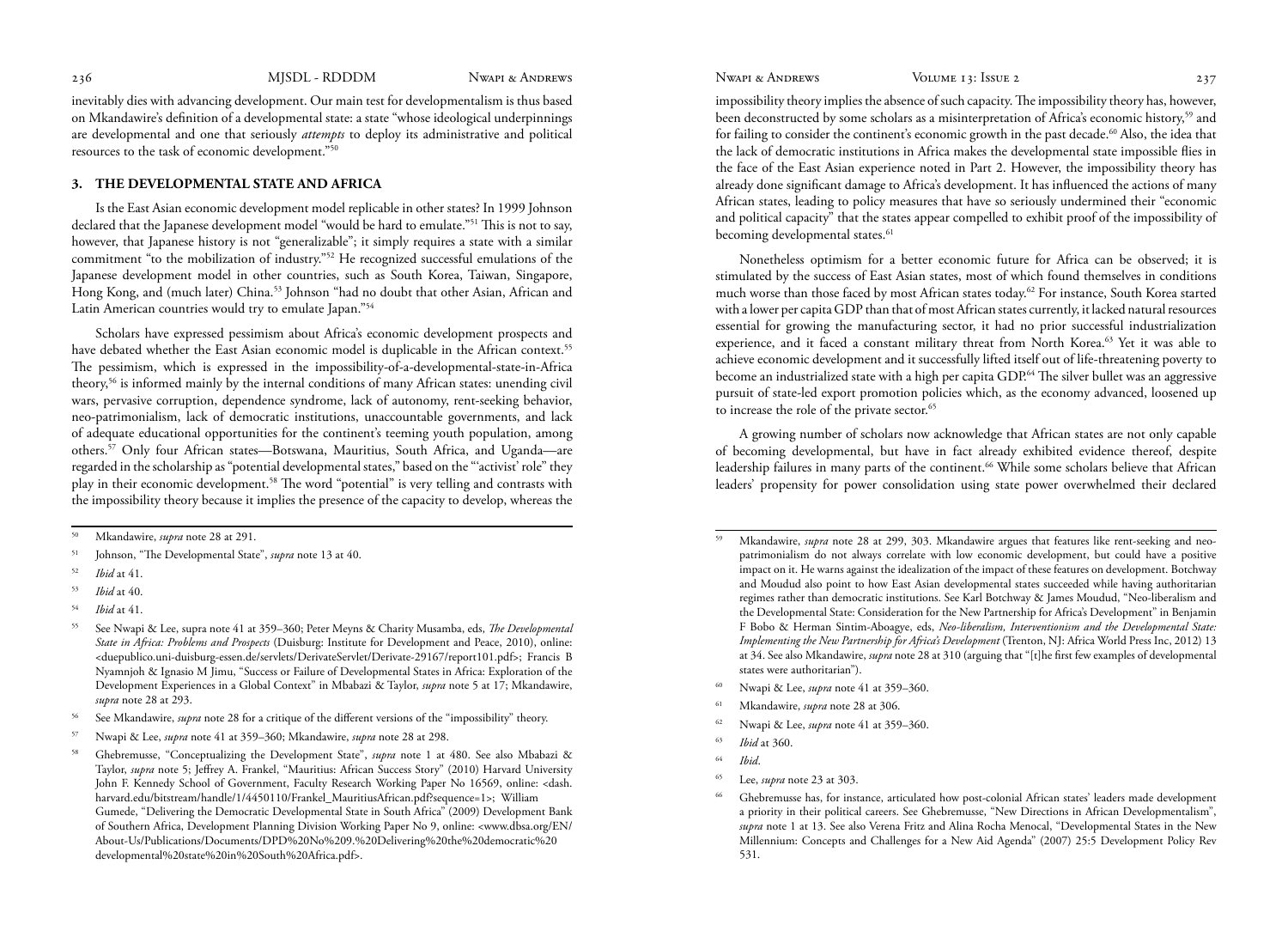<span id="page-8-0"></span>

developmentalist agenda, $67$  others believe that African states remained "active participants in development" under postcolonial leaders, even as neoliberalism gained ground in the 1980s.<sup>68</sup> Applying Mkandawire's definition of the developmental state, however, it is not enough that the "ideological underpinning" of the leaders was developmental; they must also be shown to have "seriously *attempt[ed]*" to utilize their state's resources for the purpose of development, even if they failed to achieve it.<sup>69</sup> In the section that follows, we examine the extent of manifestation of the developmental state within the extractive resource sector in Africa, focusing specifically on Kenya, Rwanda, and Tanzania. Do these states exhibit *serious attempts* to utilize their resources for the purpose of development?

# **4. EXTRACTIVE RESOURCE DEVELOPMENT AND AFRICAN STATE INTERVENTIONS**

While a developmental state could have implications for a number of different sectors of a country's socio-political economy, in the African context developmentalism is manifesting most conspicuously in the natural resource sector. We postulate three reasons for this emerging focus on what, particularly in the context of oil and gas development, Ovadia calls the "petrodevelopmental state".70 First, some African states possess abundant natural resources—such as diamond, gold, copper, oil, and gas—making them well-positioned to participate in international commodity markets.<sup>71</sup> These states are beginning to recognize the potential of these resources, if utilized properly, to benefit their national economies. Despite the rise and fall of global commodity prices, several multinational corporations and foreign states are looking to the continent for minerals and fossil fuels.<sup>72</sup> Some scholars have conceptualized this phenomenon as a new "scramble" for Africa.73 Thus, African governments are making attempts to harness their competitive advantage through certain state interventions. Second, years of economic liberalization have taken a toll on several African economies that were subject to SAPs and many generations of mining codes<sup>74</sup> that were influenced immensely by

- 67 See e.g. Claude Ake, *Democracy and Development in Africa* (Washington, DC: Brookings Institution, 1996) at 6.
- 68 Ghebremusse, "New Directions in African Developmentalism", *supra* note 1 at 14; Nyamnjoh & Jimu, *supra* note 52 at 27.
- 69 See Mkandawire, *supra* note 28 at 291.
- Jesse Salah Ovadia, "Local Content Policies and Petro-development in Sub-Saharan Africa: A Comparative Analysis" (2016) 49 Resources Policy 20 [Ovadia, "Local Content Policies"].
- 71 See e.g. "Have the BRICS Hit a Wall? The Next Emerging Markets" (January 2016) University of Pennsylvania, *Knowledge@Wharton*, online: <knowledge.wharton.upenn.edu/article/ the-next-emerging-markets/>.
- 72 See Zeddy Sambu, "Oil and Gas Discoveries Make East Africa a Rich Hunting Ground for Global Explorers", *Business Daily* (31 December 2012), online: <www.businessdailyafrica.com/Oil-and-gasdiscoveries-in-East-Africa-/-/539552/1654946/-/ vvmvcs/-/index.html>.
- 73 See Pádraig Carmody, *The New Scramble for Africa* (Cambridge: Polity Press, 2011); Roger Southall & Henning Melber, eds, *A New Scramble for Africa? Imperialism, Investment and Development* (Scottsville: University of KwaZulu-Natal Press, 2009); Jedrzej George Frynas & Manuel Paulo, "A New Scramble for African Oil? Historical, Political, and Business Perspectives" (2007) 106:423 African Affairs 229 at 230.
- 74 See Hany Besada & Philip Martin, "Mining Codes in Africa: Emergence of a 'Fourth' Generation?" (2015) 28:2 Cambridge Rev Intl Affairs 263.

the neoliberal ideologies of IFIs such as the IMF and the World Bank.75 These externallydriven reform processes eroded state legitimacy and limited the ability of concerned states to determine the conditions under which extractive activities would take place in their own territories.76 African states therefore see this "new" trend (internally-driven reforms) as a viable way to take ownership of their development instead of subscribing entirely to the dictates of external forces, as has been the trend since gaining independence in the 1950s and 1960s.

The third reason for the apparent shift towards ensuring that resource extraction serves a broad-based development agenda is the launching of the *Africa Mining Vision* (AMV) in 2009<sup>77</sup> and its subsequent action plan agreed upon in December 2011.<sup>78</sup> The adoption of the AMV is traced to a rise in mineral prices in the years prior to the 2008 global financial crisis and the ever-widening gap between the profits accruing to mineral corporations and the revenues accruing to African governments.79 The vision broadly articulates the steps that African governments need to take to capture a greater share of the benefits of mineral development.<sup>80</sup> It stresses the importance of African states having "more fiscal space" to capture the benefits of mineral development and highlights the gains derivable from it through "employment generation, local procurement of goods and services, entrepreneurial development, skills and knowledge creation, [and] technology transfer."81 Being a developmental pathway established by African leaders themselves, this endeavor has given policymakers the boldness and agency to center all policy related to mineral extraction around broader development objectives. Despite being a high-level endeavor that may neglect grassroots concerns about resource extraction, particularly the effects of mining development on African women,<sup>82</sup> the AMV is believed to be a paradigm shift from the previous model of extraction-based resource development to a model that focuses on harnessing resources to accelerate development and build resilient,

- 75 Bonnie Campbell, "Factoring in Governance is Not Enough: Mining Codes in Africa, Policy Reform and Corporate Responsibility" (2003) 18:3 Minerals & Energy 2.
- 76 Bonnie Campbell, "Revisiting the Reform Process of African Mining Regimes" (2010) 30:1–2 Can J Development Studies 197.
- 77 African Union, *Africa Mining Vision*, [2009], online: <www.africaminingvision.org/amv\_resources/ AMV/Africa\_Mining\_Vision\_English.pdf>.
- 78 See United Nations Economic Development for Africa & African Union, *Minerals and Africa's Development: The International Study Group Report on Africa's Mineral Regimes*, (Addis Ababa: Economic Commission for Africa, 2011), online: <www.uneca.org/sites/default/files/PublicationFiles/mineral\_ africa\_development\_report\_eng.pdf>.
- 79 Third World Network Africa, *Africa Mining Vision and ECOWAS Minerals Development Policy* (Accra: Third World Network Africa, 2014), online: <www.daghammarskjold.se/wp-content/uploads/2014/12/ Conceptual-Framework5.pdf>.
- 80 Chilenye Nwapi, "Realising the Africa Mining Vision: The Role of Government-Initiated International Development Think-Tanks" (2016) 7:1 MJSDL 158 at 160–161 [Nwapi, "Realising the Africa Mining Vision"].
- 81 Antonio MA Pedro, "The Africa Mining Vision: Towards Shared Benefits and Economic Transformation", GREAT Insights 1:5 (July 2012) at 2, online: European Center for Development Policy Management <ecdpm.org/great-insights/extractive-sector-for-development/ the-africa-mining-vision-towards-shared-benefits-and-economic-transformation/>.
- 82 Salimah Valiani, *The Africa Mining Vision: A Long Overdue Ecofeminist Critique* (16 October 2015), online: WoMin <womin.org.za/images/docs/analytical-paper.pdf>.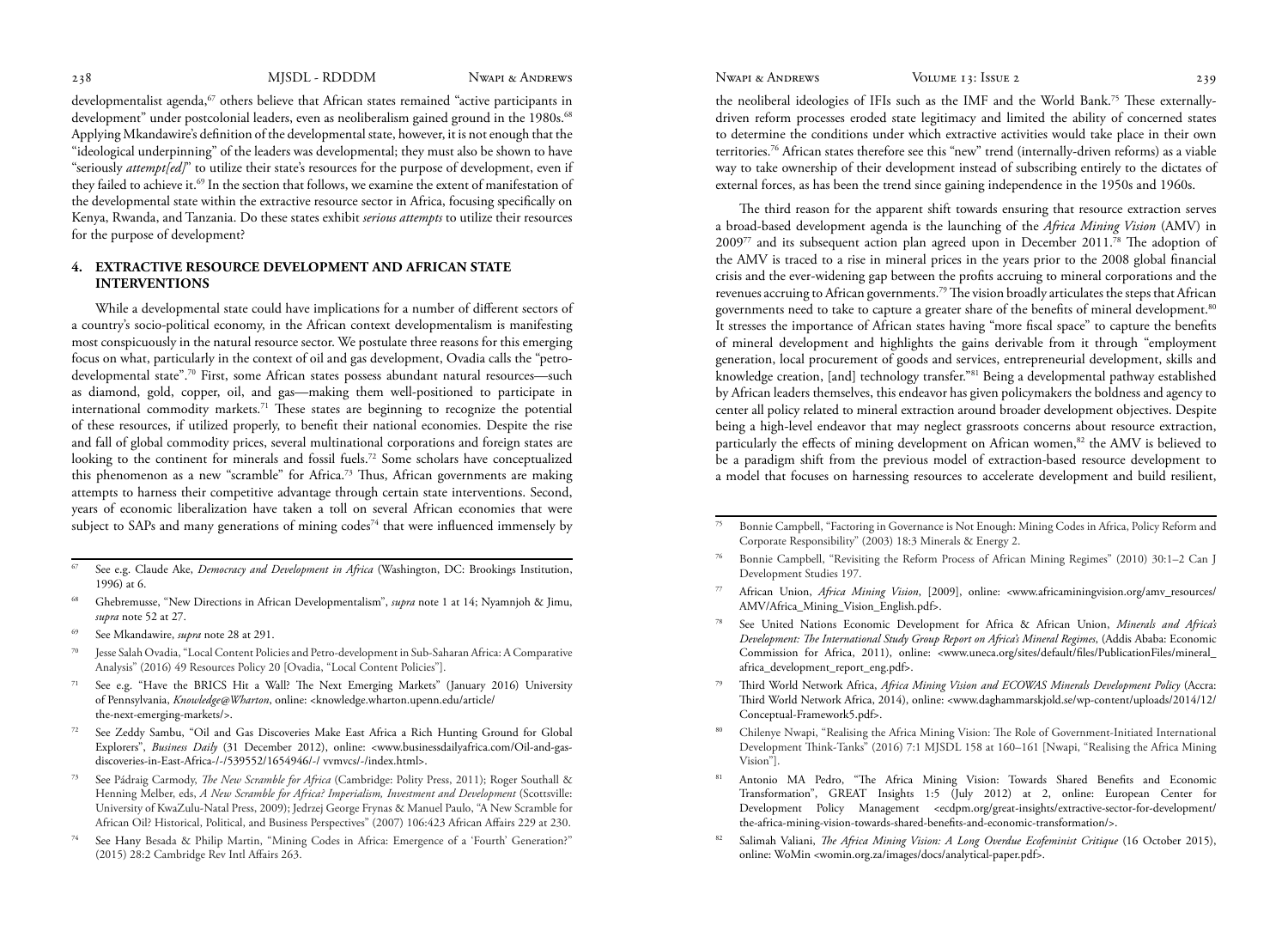diversified, and competitive national economies.83 As part of what some scholars consider to be a "fourth generation" of mining codes in Africa, the AMV seeks to entrench principles of transparency and accountability under the premise that good resource governance overall leads to economic development.84 In short, the shift towards developmentalism allows for "greater national participation, facilitation of mining activities, increase of fiscal revenue and local community development."85

In light of the above three points, we now turn to the interventions pursued by Kenya, Tanzania, and Rwanda. As noted in the introduction, our focus on these states is based on the fact that, out of all the African states, they have some of the most recent policy and legal interventions aimed at increasing domestic capacity to take charge of their national development. Our primary focus is on the adoption of laws and LCPs—a type of "productive development polic[y]" whose main goal is to "strengthen the productive structure of a particular national economy."86 We recognize that the sole focus on LCPs is only one way of discussing the developmental state model; however, focusing only on LCPs enables us to have a deeper discussion than if we also incorporated other mechanisms employed by developmental states. Moreover, LCPs are becoming increasingly popular within the extractive resource sector as a mechanism to achieve economic development, $s<sup>7</sup>$  thus making it a natural focal point for a discussion of the developmental state.

LCPs seek to increase the participation of a state's nationals in their national economic activity and, in so doing, contribute to economic empowerment and development at both national and sub-national levels. By way of definition, LCPs are a form of "content protection" that require that "a given percentage of domestic value added or domestic components be embodied in a specified final product."88 Typically, LCPs mandate investors to give preference to the use of local raw materials in production, the use of local firms and experts in goods and services procurement, and the recruitment of local professionals in matters of employment.<sup>89</sup> They can assist a state to enhance the competitiveness of domestic firms in relation to foreign firms, improve national technological development, create jobs, and support economic diversification.90 By requiring international companies to ensure a certain degree of local

- 83 Antonio MA Pedro, "The Country Mining Vision: Towards a New Deal" (2016) 29:1 Miner Econ 15; Nwapi, "Realising the Africa Mining Vision", *supra* note 80 at 160–162.
- 84 Besada & Martin, *supra* note 74.
- Steven De Backer, "Mining Investment and Financing in Africa: Recent Trends and Key Challenges" (Paper delivered at *Africa's Mining Industry: The Perceptions and Reality*, Canada-Southern Africa Chamber of Business 13th Annual Mining Breakfast and MineAfrica's 10th Annual Investing in African Mining seminar, Toronto, March 2012) at 10, online: <www.mineafrica.com/documents/2%20-%20Steve%20 De%20Backer.pdf>.
- 86 Albero Melo & Andrés Rodríguez-Clare, "Productive Development Policies and Supporting Institutions in Latin America and the Caribbean" (2006) Inter-American Development Bank Working Paper C-106 at 5, online: <core.ac.uk/download/pdf/22860801.pdf> [Melo & Rodríguez-Clare].
- 87 See Tordo et al, *supra* note 6.
- 88 Gene M. Grossman, "The Theory of Domestic Content Protection and Content Preference" (1981) 96:4 Q J Econ. 583 at 583.
- 89 Chilenye Nwapi, "Defining the 'Local' in Local Content Requirements in the Oil and Gas and Mining Sectors in Developing Countries" (2015) 8:1 L & Development Rev 187 [Nwapi, "Defining the 'Local'"].
- <sup>90</sup>*Ibid* at 191.

participation, one can expect that domestic expertise could be built for long-term development purposes. In this way, LCPs have the potential to address the fundamental market failure of skill development by focusing on building the domestic capacity to meet the skill demands of the economy.91 The concept also tests the idea of shared value creation that many corporations have advanced as part of their objective to contribute to the development of the society in which they operate.<sup>92</sup>

LCP requirements have been criticized for their potential conflict with international trade rules, such as those under the World Trade Organization's *Trade-Related Investment Measures*  and the *Agreement on Subsidies and Countervailing Measures*, which uphold the "national treatment" principle.<sup>93</sup> However, while the rarity of enforcement does not affect the validity of the rules,94 it does undermine the rules' continued utility. It has also been suggested that given the socioeconomic necessities of most oil-producing developing states and those states' historical failure to maximize the gains accruable from resources, "the lack of willingness among countries to enforce [WTO] rules particularly in the context of the oil and gas industry … likely signifies moral shyness on the part of the home countries of multinational oil companies regarding the implications of challenging [LCPs]."95 Companies have also seemed willing to comply with LCP measures except where the measures impose stringent local content targets that, given the human and technical capacity of the state, are impossible to meet without grinding business to a halt.96Some scholars have justified the use of LCPs by developing states by invoking the principle of "reasonable accommodation."97Reasonable accommodation means that the international trading system should allow developing states the policy space to adopt measures like LCPs in order to meet their development challenges and that this is not necessarily "unfair" to developed states because they also utilized industrial policy measures akin to present-day LCPs.<sup>98</sup> The existence of resource-rich developing states, despite potential conflict with international trade rules, likely represents an indirect demand from developing

- 92 John D Sullivan, *The Moral Compass of Companies: Business Ethics and Corporate Governance as Anti-Corruption Tools* (Washington, DC: International Finance Corporation, 2009) at 1–3, online: <documents.worldbank.org/curated/en/494361468333857366/pdf/477910NWP0Focu10Box338866 B01PUBLIC1.pdf>; Dilşah Ertop, "Business Ethics, Corporate Social Responsibility and Importance of Implementation of CSR at Corporations" (2015) 2:12 Intl J Contemporary Applied Science 37 at 38, 44.
- <sup>93</sup> The "national treatment" principle mandates WTO member states to treat one another as they would their own nationals. See Nwapi, "Defining the 'Local'", *supra* note 89 at 193–194.
- 94 Cathleen Cimino, Gary Clyde Hufbauer & Jeffrey J Schott, *A Proposed Code to Discipline Local Content Requirements* (Washington, DC: Peterson Institute for International Economics, 2014) at 1, online: <piie.com/publications/pb/pb14-6.pdf>. These scholars note that challenges against LCPs have occurred only in three WTO cases, all of which are in the field of renewable energy.
- 95 Nwapi, "Defining the 'Local,'" *supra* note 89 at 196.
- <sup>96</sup>*Ibid*.
- Lee, *supra* note 23 at 413.
- <sup>98</sup>*Ibid*; Lindsay Whitfield et al, *The Politics of African Industrial Policy: A Comparative Perspective*  (Cambridge: Cambridge University Press, 2015) at 43, 48–49; Dani Rodrik, *One Economics, Many*

<sup>91</sup> Chilenye Nwapi, "A Survey of the Literature on Local Content Policies in the Oil and Gas Industry in East Africa", (April 2016) University of Calgary, School of Public Policy Technical Paper 9:16 at 4, online: <www.policyschool.ca/wp-content/uploads/2016/05/local-content-east-africa-nwapi.pdf> [Nwapi, "A Survey of the Literature"]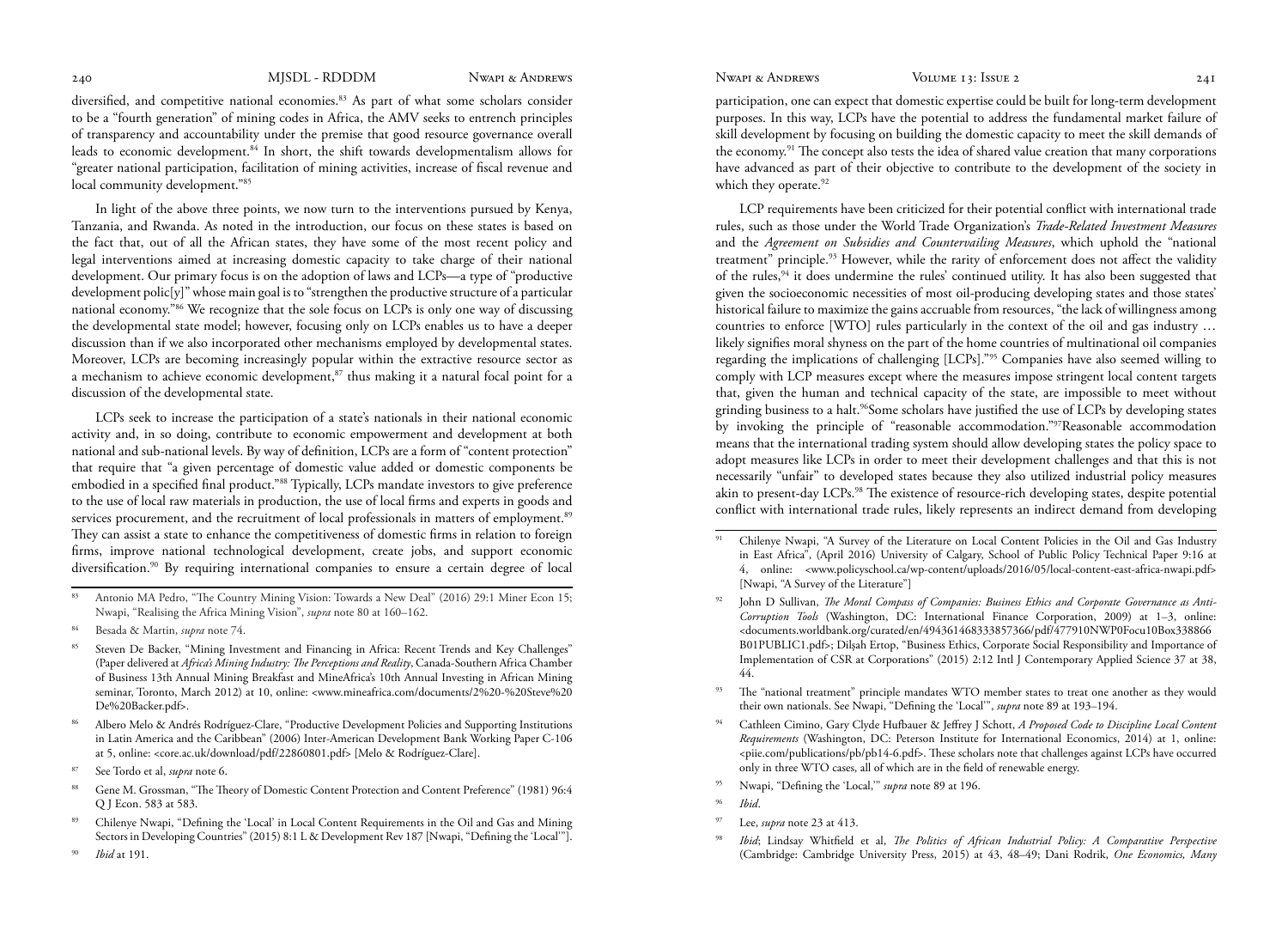<span id="page-10-0"></span>

states for trade reforms that not only give all states the opportunity to develop, but give each state opportunities that correspond to its development needs.

Lastly, it has also been pointed out that LCPs can be subject to capture by national and local elites in several states.99 Studies have in fact found this to be so in several states, including African states, and have suggested ways of dealing with the capture problem, which include mainstreaming transparency into LCPs.<sup>100</sup>

# 4.1. Kenya

Kenya has had a chequered history be it in political, social, or economic terms. Economically, it was considered to be an underdeveloped country for much of the mid-1960s through to the 1990s.101 Politically, present-day Kenya has been shaped by issues surrounding the consolidation of the 1962 constitution, the shift from a one-party to a multi-party state, and the 2007–2008 political crisis over the manipulation of the 2007 presidential election.<sup>102</sup> It must be noted that there is a charged background to Kenya's political atmosphere. Efforts to win autonomy over a narrow strip of the Indian Ocean coastline in the early 1960s resulted in separatist politics that invigorated divergent visions of the postcolonial nation and a divisive language of citizenship along the lines of race, ethnicity, religion, and physical space.<sup>103</sup> In

- 101 WR Ochieng & RM Maxon, eds, *An Economic History of Kenya* (Nairobi: East African Publishers, 1992) at xii–xiii.
- 102 See Karuti Kanyinga, *Kenya: Democracy and Political Participation* (Johannesburg: Open Society Initiatives for Eastern Africa, 2014), online: <www.opensocietyfoundations.org/sites/default/files/ kenya-democracy-political-participation-20140514.pdf>; Joel D Barkan, *Kenya: Assessing Risks to Stability* (Washington, DC: Center for Strategic and International Studies, 2006), online: <csis-prod. s3.amazonaws.com/s3fs-public/legacy\_files/files/publication/110706\_Barkan\_Kenya\_Web.pdf>.
- 103 Jeremy Prestholdt, "Politics of the Soil: Separatism, Autochthony, and Decolonization at the Kenyan Coast" (2014) 55:2 J African History 249.

line with this background, the term "political tribalism" characterizes the current context of Kenya, where observers have witnessed an "unprincipled and divisive competition for state power by members of the political class who claim to speak for unified ethnic communities."104 This syndrome is referred to in political science literature as "prebendalist", "patrimonial", "neo-patrimonial", or "clientelistic"; it reflects the current political crisis in which Kenya finds itself—particularly the weakening of credible state institutions, which has allowed the ruling elites to abuse power and misuse resources for their own benefit and that of their close affiliates.105

In addition to the existing political tension, there remain conflicts over the distribution of natural resources, including intense contestations over land rights.106 Access to land has been at the roots of anti-colonial struggles in Kenya107 and it continues to remain an issue. This issue led to the establishment of a Commission of Inquiry into the Illegal/Irregular Allocation of Public Land, chaired by Paul Ndungu, whose report was presented to President Kibaki in December 2004.108 The report disclosed how illegal land allocations in Kenya increased during the period of democratic elections under former President Arap Moi. Commentators acknowledge that the Commission recorded "one partial victory"—its revelations of illegal land allocations by politicians to their friends, family members, judges, civil servants, and military personnel have led to the return of several swaths of land to the government.109 However, local

- See David J. Campbell et al, "Land Use Conflict in Kajiado District, Kenya" (2000) 17:4 Land Use Policy 337; Adrien Detges, "Close-up on Renewable Resources and Armed Conflict: The Spatial Logic of Pastoralist Violence in Northern Kenya" (2014) 42 Political Geography 57; Jennifer Bond, "A Holistic Approach to Natural Resource Conflict: The Case of Laikipia County, Kenya" (2014) 34 J Rural Studies 117.
- 107 See Parselelo Kantai, "In the Grip of the Vampire State: Maasai Land Struggles in Kenyan Politics" (2007) 1:1 J East African Studies 107.
- 108 Paul Ndiritu Ndungu, *Report of the Commission of Inquiry into the Illegal/Irregular Allocation of Public Land* (Nairobi: Republic of Kenya, 2004); see Ambreena Manji, "The Grabbed State: Lawyers, Politics and Public Land in Kenya" (2012) 50:3 J Modern African Studies 467 at 468.
- 109 See Roger Southall, "The Ndungu Report: Land & Graft in Kenya" (2005) 32:103 Rev African Political Economy 142 at 142.

*Recipes: Globalization, Institutions, and Economic Growth* (Princeton, NJ: Princeton University Press, 2007) at 215, 225–226; Chang, *supra* note 18 at 13–68.

Nwapi, "Defining the 'Local'", *supra* note 89 at 215.

<sup>100</sup> See Chilenye Nwapi, "Corruption Vulnerabilities in Local Content Policies in the Extractive Sector: An Examination of the Nigerian Oil and Gas Industry Content Development Act, 2010" (2015) 46 Resources Policy 92 [Nwapi, "Corruption Vulnerabilities"]; Global Witness, *Rigged? The Scramble for Africa's Oil, Gas and Minerals* (London: Global Witness, 2012), online: <www.globalwitness.org/sites/default/files/ library/RIGGED%20The%20Scramble%20for%20Africa's%20oil,%20gas%20and%20minerals%20. pdf> [Global Witness]; Christina Katsouris & Aaron Sayne, *Nigeria's Criminal Crude: International Options to Combat the Export of Stolen Oil* (London: The Royal Institute of International Affairs, 2013), online: <www.chathamhouse.org/sites/files/chathamhouse/public/Research/Africa/0913pr\_nigeriaoil. pdf>; Maíra Martini, *Local Content Policies and Corruption in the Oil and Gas Industry* (Bergen: U4 Anti-Corruption Resource Centre, 2014), online: <www.u4.no/publications/local-content-policiesand-corruption-in-the-oil-and-gas-industry/>; Ana Maria Esteves & Mary-Anne Barclay, "Enhancing the Benefits of Local Content: Integrating Social and Economic Impact Assessment into Procurement Strategies" (2011) 29:3 Impact Assessment & Project Appraisal 205 [Esteves & Barclay, "Enhancing the Benefits of Local Content"]; Mark Henstridge et al, Enhancing the Integrity of the Oil for Development Programme: Assessing Vulnerabilities to Corruption and Identifying Prevention Measures, Case Studies of Bolivia, Mozambique and Uganda (Oslo: Norwegian Agency for Development Cooperation, 2012), online: <www.norad.no/globalassets/import-2162015-80434-am/www.norad.no-ny/filarkiv/vedlegg-tilpublikasjoner/enhancing-the-integrity-of-the-oil-for-development-programme.pdf>.

Jacqueline M. Klopp, "Can Moral Ethnicity Trump Political Tribalism? The Struggle for Land and Nation in Kenya" (2002) 61:2 African Studies 269 at 269.

<sup>105</sup> Susanne D. Mueller, "The Political Economy of Kenya's Crisis" (2008) 2:2 J East African Studies 201. Prebendalism, patrimonialism, neo-patrimonialism and clientelism all speak to the idea of identity politics—a political system whereby officeholders use their offices to generate material benefits for themselves and their constituents, thereby blurring the divide between the public and the private. Prebendalism refers to a political system in which public officeholders utilize their official positions for personal gains, including to benefit their support groups. Patrimonialism and neopatrimonialism refer to political regimes in which what is public is treated as though it were private, for the benefit of the officeholder and their friends. Bureaucrats owe allegiance to the supreme ruler or to their superiors, who reward them for their loyalty. Clientelism is more associated with capitalism (crony capitalism) rulers create opportunities for certain preferred persons, usually campaign donors. See Richard A Joseph, *Democracy and Prebendal Politics in Nigeria: The Rise and Fall of the Second Republic* (Cambridge: Cambridge University Press, 1987) at 8; Derick W Brinkerhoff & Arthur A Goldsmith, *Clientalism, Patrimonialism and Democratic Governance: An Overview and Framework for Assessment and Programming* (Cambridge, MA: Abt Associates Inc, 2002), online: <www.abtassociates.com/reports/2002601089183\_30950.pdf>.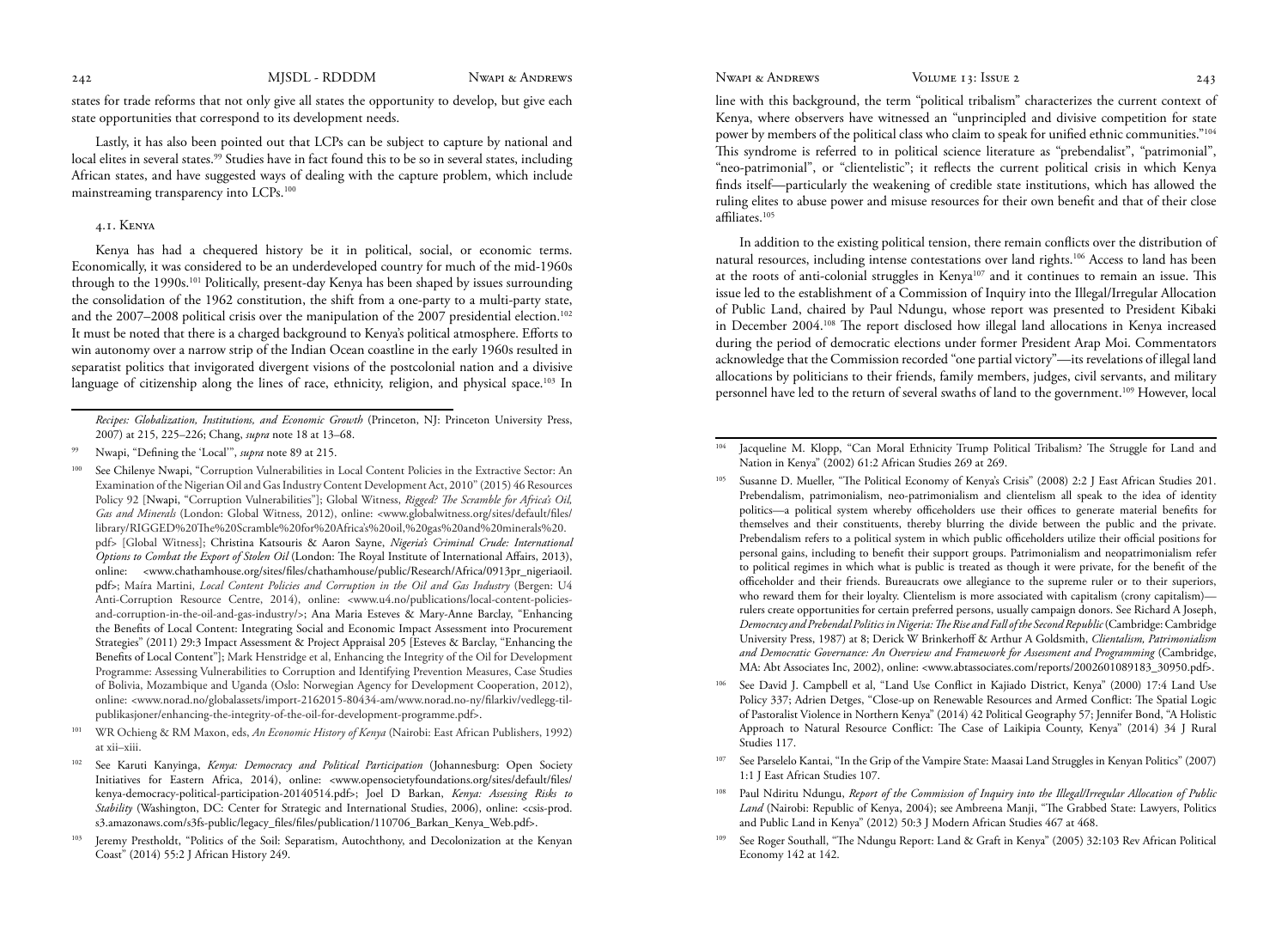land grabbing remains an issue in Kenya, even to the extent that the 2012 *Land Act*, 110 which seeks to provide for the sustainable administration of Kenya's land and land-based resources, is described as "a deeply disappointing outcome of a decade's struggle over land policy."111 All the issues highlighted so far have influenced the extent to which the country has been able to harness the development potential of its mineral resources.112 In 2016, Kenya adopted a new mining law113 to replace the 76-year-old colonial-era *Mining Act* of 1940. As Ayisi has observed, the 76-year period between the two statutes means that Kenya's mining policy and law has not kept pace with the wave of reviews of mining codes across Africa in the last three decades.<sup>114</sup>

Despite several decades of unsuccessful oil and gas exploration, Kenya received attention when Tullow Oil discovered commercially viable reserves near Lake Turkana in 2012.115 Kenyan oil revenue is predicted to skyrocket in the 2020s, generating between \$650 million and \$2.7 billion annually for the Kenyan government, depending on the stability of global oil prices and how the resources are managed. The implication is that over the next decade, resource extraction will grow from contributing to approximately one percent of Kenya's GDP to approximately ten percent.<sup>116</sup> Investors are also interested in Kenya's hydrocarbons because of the country's close proximity to emerging economic giants China and India.117 We postulate that the apparent shift towards some form of resource nationalism—to be discussed shortly has been fueled by these promising statistics and the expected outcomes of resource extraction. However, there has also been speculation about the likely detrimental impacts of potential conflicts in the politically and economically marginalized county of Turkana.<sup>118</sup>

- 111 Ambreena Manji, "The Politics of Land Reform in Kenya 2012" (2014) 57:1 African Studies Rev 115 at 115.
- 112 See e.g., Nassim Salim Hadi, "Financing Options for Effects of Political Risk in Mining Industry in Kenya" (2016) 6:2 International Journal of Scientific and Research Publications 395 at 400 (stating that given that in Kenya, the consent of landowners is required before reconnaissance and prospecting licenses are issued, it is very difficult to obtain the consent of a large number of persons who may qualify as landowners in relation to a large swath of land that may be the subject of a reconnaissance or prospecting license application).
- <sup>113</sup> The Mining Act, 2016 (Kenya, Gazette Supplement No 71) No 12 of 2016.
- 114 Martin Kwaku Ayisi, "The Legal Character of Mineral Rights under the New Mining Law of Kenya" (2017) 35:1 J Energy & Natural Resources L 25 at 28.
- 115 See Africa Centre for Open Governance, *Mixed Blessing? Promoting Good Governance in Kenya's Extractive Industries* (Nairobi: Africa Centre for Open Governance, 2014), online: <africog.org/wp-content/ uploads/2015/10/Mixed-Blessing-Promoting-Good-Governance-in-Kenya%E2%80%99s-Extractive-Industries.pdf>.
- 116 See Kenya Civil Society Platform on Oil and Gas, Press Release, "Potential Government Revenues from Turkana Oil" (12 April 2016) at 17–18, online: <kcspog.org/wp-content/uploads/2016/04/Revenuesfrom-Turkana-Oil-April-2016.pdf> [Kenya Civil Society Platform].
- 117 Patricia I Vasquez, "Kenya at a Crossroads: Hopes and Fears Concerning the Development of Oil and Gas Reserves", online: (2013) 4:3 International Development Policy at 4, online: <https://poldev.revues. org/1646#text>.
- 118 See e.g. Kennedy Mkutu Agade, "'Ungoverned Space' and the Oil Find in Turkana, Kenya" (2014) 103:5 Commonwealth J Intl Affairs 497; Eliza M Johannes, Leo C Zulu & Ezekiel Kalipeni, "Oil Discovery in Turkana County, Kenya: A Source of Conflict or Development?" (2015) 34:2 African Geographical

Kenya historically has had a liberal political economy in which the state is prominent in economic affairs while the private sector maintains a privilege.<sup>119</sup> This characteristic has allowed for "crony capitalism" whereby the political elite own large private companies and benefit from inside deals (including land deals) not known to the average citizen.120 This "mixed economy" continues to underscore much of the discussions around development engendered by natural resource extraction. Kenya's local content and participation legislation is found in the *Petroleum (Exploration, Development and Production) Bill, 2015 [Petroleum Bill]*,<sup>121</sup> which was passed by Kenya's National Assembly in May 2016, but which the President declined to sign due to disagreements over certain provisions within it. When finally signed, the *Petroleum Bill* will repeal the *Petroleum (Exploration and Production) Act* of 1984 (revised in 2012), which has few local content provisions.<sup>122</sup> Part IV of the *Petroleum Bill* is devoted to local content arrangements and has provisions for the employment and training of Kenyans, preference for Kenyan goods and services, and a technology transfer program that seeks to build and develop country-based specialized technical, management, and professional skills relevant to upstream petroleum operations, as well as any additional facilities required for the advancement of technical skills in upstream petroleum operations. Also, specific attention is paid to local content in the draft *Petroleum Exploration, Development and Production (Local Content) Regulations, 2014* [*Local Content Regulations* or *Regulations*] 123—consisting of 49 regulations—which was prepared pursuant to the *Petroleum Bill*. 124 According to these *Regulations* (which are meant to flesh out the local content provisions of the enabling *Petroleum Bill*), local content means "the quantum or percentage of locally produced materials, personnel, financing, goods and services rendered in the petroleum industry value chain and which can be measured in monetary terms."125 The *Petroleum Bill* also establishes the Upstream Petroleum Regulatory Authority, which is expected to establish the Local Content Development and Monitoring Unit responsible for the monitoring, coordination, and implementation of the provisions set out in the *Local Content Regulations*. 126 This is to ensure that indigenous Kenyan companies have a relatively equal playing field in bidding for contracts within the hydrocarbon sector.

Rev 142; Charis Enns & Brock Bersaglio, "Enclave Oil Development and the Rearticulation of Citizenship in Turkana, Kenya: Exploring 'Crude Citizenship'" (2015) 67 Geoforum 78.

- 119 Ochieng & Maxon, *supra* note 101 at xii.
- 120 John Harrington & Ambreena Manji, "Satire and the Politics of Corruption in Kenya" (2013) 22:1 Soc & Leg Stud 13.
- <sup>121</sup> Petroleum (Exploration, Development and Production) Bill, 2015 (Kenya), a text of the bill is available online: <www.erc.go.ke/images/docs/Petroleum\_Bill\_3rd\_Aug\_2015.pdf> [*Kenya Petroleum Bill*].
- <sup>122</sup>*Petroleum (Exploration and Production) Act* (Kenya), c 308 2012, online: <faolex.fao.org/docs/pdf/ ken64182.pdf> (section 9(1)(g) and (h) imposes an implied obligation on every petroleum contractor to "give preference to the employment of and training of Kenyan nationals in petroleum operations" and "to the use of products, equipment and services locally available").
- <sup>123</sup>*Petroleum Exploration, Development and Production (Local Content) Regulations, 2014* (Kenya), 2014, online: <www.erc.go.ke/images/docs/Petroleum\_Local\_Content\_Regulations-PB-111014.pdf> [*Kenya Local Content Regulations*].
- 124 An earlier version of the *Petroleum Bill, 2015* had been prepared in 2014. It was under that bill that the *Local Content Regulations, 2014* were drafted. It is likely that the *Local Content Regulations, 2014* will be revised before the *Petroleum Bill, 2015* is signed into law.
- <sup>125</sup>*Kenya Local Content Regulations*, *supra* note 123, reg 2.
- 126 *Kenya Petroleum Bill*, *supra* note 121, ss 14–15.

Land Act, 2012 (Kenya), No 6 of 2012.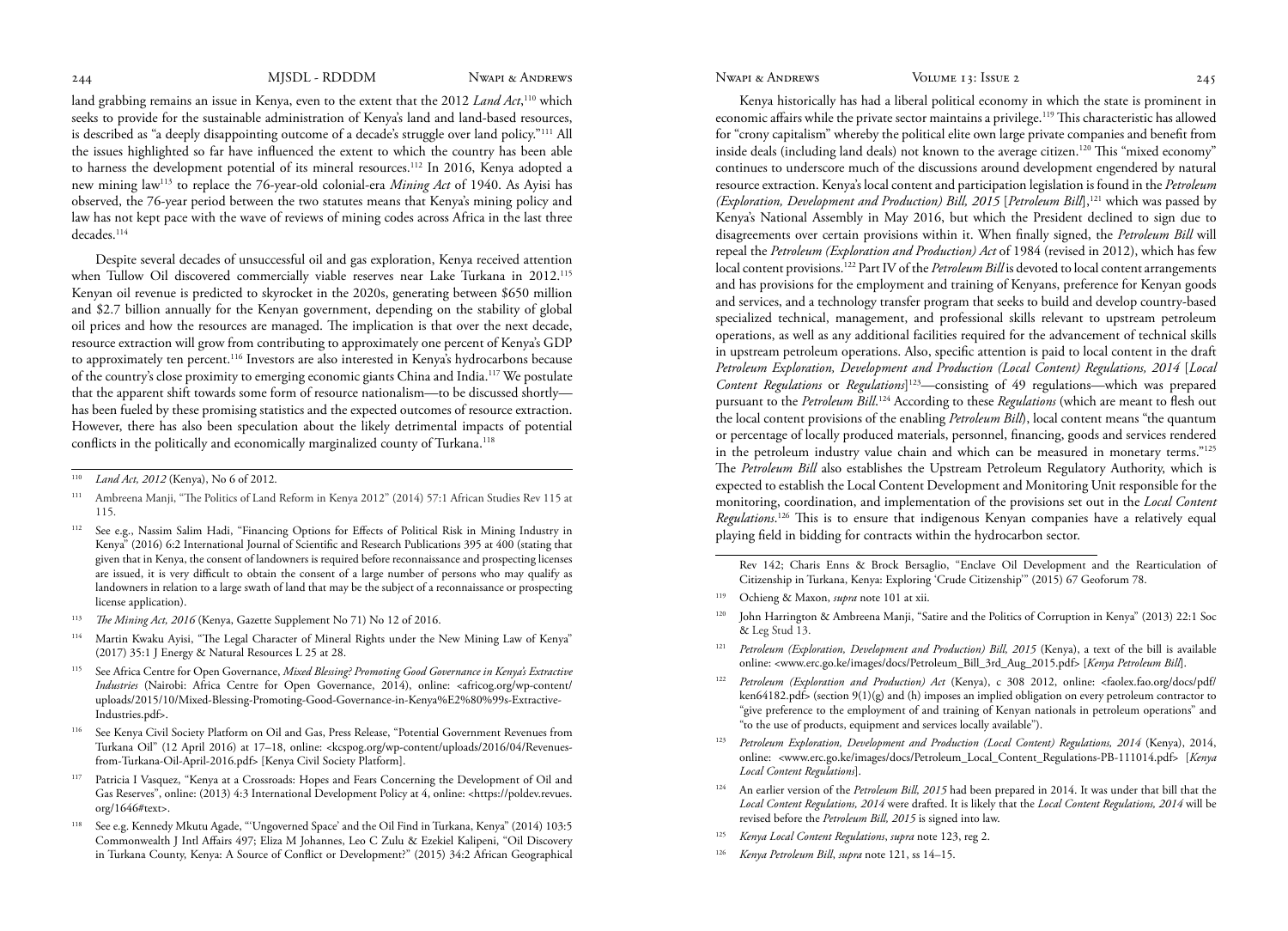<span id="page-12-0"></span>As defined in the *Local Content Regulations*, an indigenous Kenyan company is a company incorporated under the *Kenyan Companies Act* with at least 51 percent of its equity owned by a Kenyan citizen, with Kenyan citizens holding at least 80 percent of executive and senior management positions and 100 percent of non-managerial and other positions.127 Kenyan citizens are to be given priority consideration for employment and training opportunities in any project undertaken by a contractor, sub-contractor, or any other entity that holds a licence to operate in the upstream petroleum industry.128 The plan for implementing this and the many other provisions in the *Regulations* are supposed to be clearly laid out during the permit bidding process and prior to the commencement of a project, as part of a contractor's Local Content Plan, subject to review by the Local Content Development and Monitoring Unit.129

According to *Regulation 35*, an annual Local Content Performance Report shall be submitted to the Upstream Petroleum Regulatory Authority that contains the following information:

(a) specif[ies] by category of expenditure the local content on both a current and cumulative cost basis; (b) show[s] the employment achievement in terms of hours worked by Kenyans and foreigners, as well as their job positions and remuneration; (c) show[s] the training, industrial and technology transfer achievement availed to Kenyans and foreigners; [and] (d) show[s] the actual procurement of goods, works, and services executed.<sup>130</sup>

The penalty for noncompliance or submission of false information, as noted in *Regulation 47*, ranges from five hundred thousand to one million shillings (approximately between US\$5,000 and US\$10,000), depending on whether it is as a result of collusion between an indigenous Kenyan and a foreigner or the fault of an individual contractor or company. The penalty could also include the Authority withholding the approvals and permits required by the contractor to engage in petroleum activities until the breach is resolved.<sup>131</sup> Such offenders could be convicted to serve a prison term of three years or more.132 The *Regulations* also indicate that a contractor who contravenes the provisions could face a fine of up to five million shillings (approximately US\$10,000) or the cancellation of the existing contract.<sup>133</sup>

Overall, Kenya's local content mechanisms follow an incremental approach towards local equity participation. For instance, a petroleum agreement or license will only be granted to a company where at least one of its shareholders is an indigenous company with at least five percent equity participation in the company.134 There is also a requirement for contractors to incorporate a joint venture company or arrange to have one of the shareholders hold ten percent equity participation or ten percent of the contract value.135 The prescribed minimum levels of

<sup>135</sup>*Ibid*, reg 6(5).

local content at the outset are set between ten and 30 percent for local goods, services, and for the recruitment and training of locals in management and "technical core" staff positions; however, other lower-level staff positions are to be held by Kenyans at a minimum starting level of 80 percent.136 Within ten years of the implementation of these *Regulations* (from the date of their adoption) and the signing of a petroleum agreement, participation at all levels is expected to rise to between 60 and 100 percent whether that be in the area of goods and services or technical and managerial support.137 It should be noted that the *Local Content Bill, 2016* was also recently developed, which seeks to expand all these local ownership and participation arrangements to the non-hydrocarbon mineral resource sectors.138

In sum, Kenya now faces the burden of managing the multiple stakeholders and diverse range of political and socio-economic issues associated with the extractive sector, as well as the challenge of utilizing the resources in a sustainable manner to avoid the ignoble path that leads to the so-called "resource curse". For instance, issues of environmental protection (the oil and gas regions fall within the arid and semi-arid parts of Kenya)<sup>139</sup> and oil community stakeholder engagement (most parts of the oil regions have faced historical marginalization by successive governments)<sup>140</sup> are staring Kenya in the face. Also, the current political atmosphere in Kenya cannot be taken for granted to ensure that the "local" is properly defined to address broader issues rather than a narrow focus on job creation and goods and services procurement. Ultimately, the way in which Kenya addresses these issues will determine whether it can be described as making *serious attempts* to establish a developmental state.

# 4.2. Tanzania

For three decades—from 1967 to 1997—Tanzania's development policy was guided by the *Arusha Declaration* of 1967, which jettisoned the colonial, World Bank-inspired development model and replaced it with a socialist model that ostensibly integrated the people of Tanzania into formal development planning in an effort to tailor development objectives to local needs.141 During this period, Tanzania's policy was to avoid reliance on World Banklike assistance packages as well as other forms of foreign gifts and loans, convinced that accepting them would endanger its self-reliance and independence.<sup>142</sup> However, in terms of socio-economic development, this policy was a failure, as the structures it erected did not sufficiently respond to "changing market and technological conditions" in the domestic and

<sup>127</sup>*Kenya Local Content Regulations*, *supra* note 123, reg 2.

<sup>128</sup>*Ibid*, reg 6(1).

<sup>129</sup>*Ibid*, reg 6(6).

<sup>130</sup>*Ibid*, reg 35.

<sup>131</sup>*Ibid*, reg 47(5)(k).

<sup>132</sup>*Ibid*, reg 47(3).

<sup>133</sup>*Ibid*, reg 47(7)(d).

<sup>134</sup>*Ibid*, reg 6(3).

<sup>136</sup>*Ibid* at 21.

<sup>137</sup>*Ibid*.

<sup>138</sup> See *Local Content Bill, 2016* (Kenya), No 149 of 2016, online: <www.parliament.go.ke/the-senate/ house-business/senate-bills/item/download/2966\_e471bef494c21bbc22149969a52b834d>.

<sup>&</sup>lt;sup>139</sup> Chrispine Oduor et al, "The Political Economy of the Extractive Sector" in Miriam W Oiro Omolo & Germano Mwabu, eds, *A Primer to the Emerging Extractive Sector in Kenya: Resource Bliss, Dilemma or Curse* (Nairobi: Institute of Economic Affairs, 2014) 177 at 181.

<sup>140</sup>*Ibid*.

<sup>141</sup> See Michael Jennings, "'We Must Run While Others Walk': Popular Participation and Development Crisis in Tanzania, 1961–9" (2003) 41:2 J Modern African Studies 163.

<sup>142</sup> Julius Nyerere, *The Arusha Declaration and TANU's Policy on Socialism and Self-Reliance* (Tanzania: Tanganyika African National Union, 1967), online: <www.marxists.org/subject/africa/nyerere/1967/ arusha-declaration.htm>.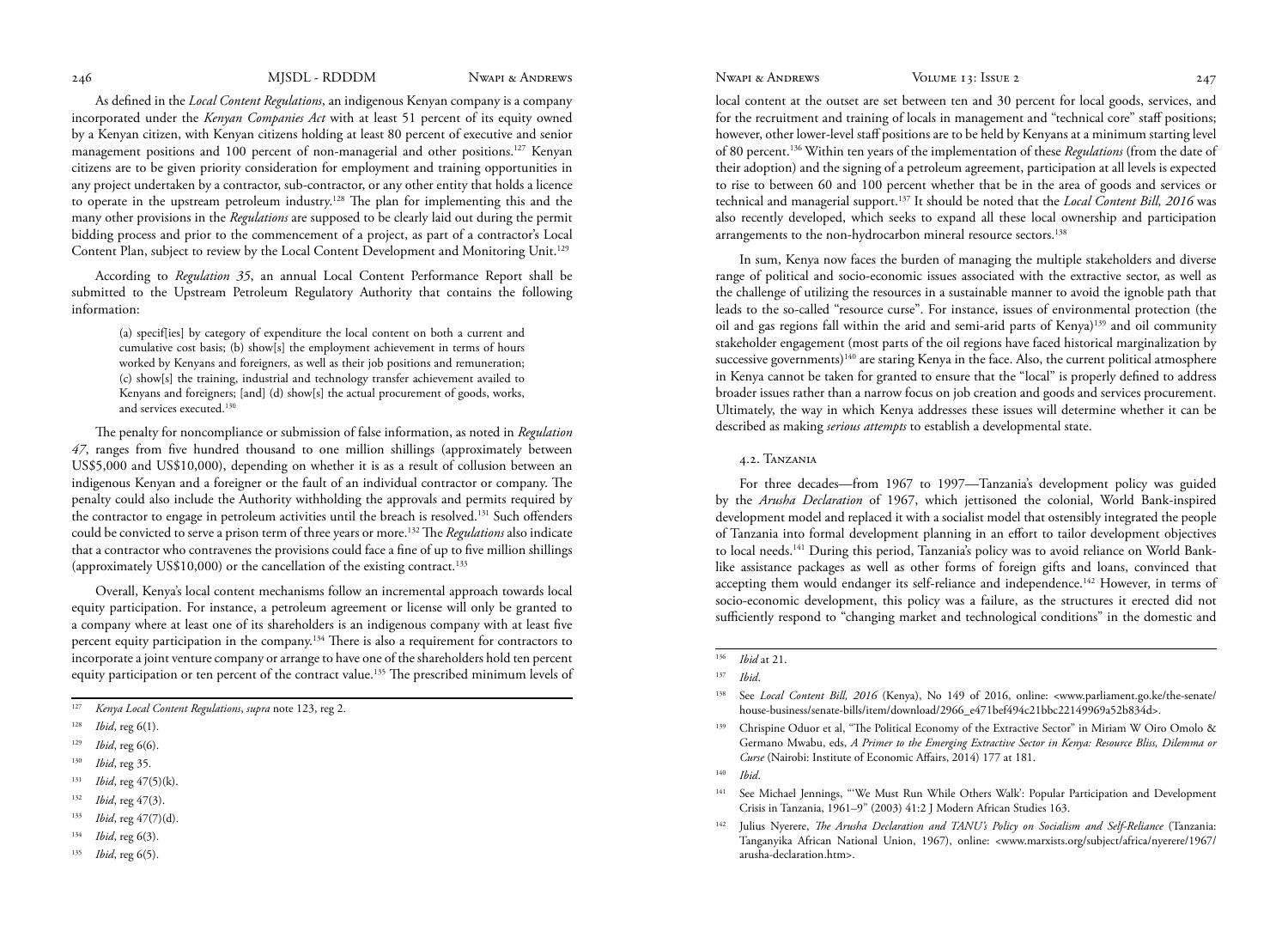global economy, which required the involvement of all partners in development.143 It also failed because it "failed to effectively mobilize domestic resources and capabilities to meet the emerging challenges of market-oriented and private sector-led development."144 In 1999, Tanzania adopted the *Tanzania Development Vision 2025* [Vision], calling for a "developmental mindset"145 focused on "private sector-led" economic growth.146 The Vision redefined the role of the Tanzanian state as that of facilitating "strategic investments and selective industrial support."<sup>147</sup> The Vision states:

The government will have to put in place affirmative action programmes which provide special support for promoting the participation of all the indigenous population in the wealth creation and ownership process. These programmes will need to be effectively supported to ensure that the place of the indigenous Tanzanians in the ownership and control of the economy is enhanced.<sup>148</sup>

However, the effective implementation of the Vision has been impeded by the state's political leadership. While many believe that President John Magufuli has shown a leadership style positively different from that of his predecessor, Tanzania's developmental mindset has been called into question by some observers who see "a wide authoritarian streak" in Magufuli's "populism."149 President Magufuli is said to have "shut down newspapers," stopped the live broadcasting of parliamentary debates, and banned political rallies until 2020.150 These actions have negative implications for the implementation of the Vision's statement that indigenous participation in wealth creation should be promoted.

One area of opportunity for the implementation of the Vision is the extractive sector. Tanzania is endowed with large deposits of gold, diamond, tanzanite, tin, copper, nickel, iron, phosphate, gypsum, coal, and uranium.151 Although oil and gas exploration has been going

- <sup>146</sup>*Ibid* at 11.
- <sup>147</sup>*Ibid* at 24.
- <sup>148</sup>*Ibid*.

on in the country since the 1950s and sizeable reserves of natural gas have since been found, production only began in 2005.152 Renewed exploration activities in 2010 suggested the existence of oil deposits as well, drawing several oil and gas companies to Tanzania.153 While these finds together with the existing mineral deposits put Tanzania on the path to economic prosperity, several challenges weaken the state's ability to make optimal use of its resources. With regard to the mining sector, challenges include "weak linkages between the sector and local supply chains; low domestic value addition; limited multiplier effects and employment creation; environmental-related conflicts; and technical and institutional capacities for effective management of the sector."154 For the oil and gas sector, disputes between black Africans and Asian and Arab Tanzanians,<sup>155</sup> as well as between the Tanzanian mainland and Zanzibar<sup>156</sup> such as those "over hypothetical royalties" for the yet-to-be-discovered oil around the islands have been identified as threats to the sector.<sup>157</sup> However, a new draft land policy is under consideration to clarify some of the controversial issues that may affect extractive resource development.158

The Tanzanian government believes that the enactment of local content laws is a key vehicle for operationalizing the developmental mindset through the affirmative promotion of domestic participation in economic activity within the extractive sector.159 In relation particularly to the mining sector, however, studies show that weak and uncoordinated legislation, informed by a liberal approach to foreign direct investment, has resulted in very limited participation of Tanzanians in the mining sector and minimal inter-sectoral linkages and multiplier effects.160

<sup>143</sup> Planning Commission, *The Tanzania Development Vision 2025*, (1999) at 1, online: <www.tzonline. org/pdf/theTanzaniadevelopmentvision.pdf> [*Tanzania Vision 2025*]; see Nyerere, *supra* note 142 at 11; Ernest T Mallya, "A Critical Look at Tanzania's Development Vision 2025" (January 2000) at 1, online: <unpan1.un.org/intradoc/groups/public/documents/idep/unpan002404.pdf>.

<sup>144</sup>*Tanzania Vision 2025, supra* note 143 at 11.

<sup>145</sup>*Ibid* at 17.

<sup>149</sup> Agence-France Presse, "Democracy v Development in Magufuli's Tanzania" *Mail Online* (14 October 2016), online: <www.dailymail.co.uk/wires/afp/article-3837895/Democracy-v-development-Magufulis-Tanzania.html>.

<sup>150</sup>*Ibid*; see also "Magufuli's 'Bulldozing' Leadership Questioned", *Deutsche Welle* (1 July 2016), online: <www.dw.com/en/magufulis-bulldozing-leadership-questioned/a-19371737>; Fumbuka Ng'wanakilala, "Tanzania Police Uses Teargas at Opposition Rally, Bans Protests" *Reuters* (7 June 2016), online: <www. reuters.com/article/us-tanzania-politics-idUSKCN0YT2G7>; Oxfam America, *The Weak Link: The Role of Local Institutions in Accountable Natural Resource Management in Peru, Ghana, Senegal, and Tanzania*, (2016) at 57, online: <www.oxfam.org/sites/www.oxfam.org/files/file\_attachments/rr-the-weak-linksynthesis-150416-en.pdf>.

See Ministry of Energy and Minerals, *Tanzania Mining Industry Investors Guide*, (June 2015) at 11, online: <mem.go.tz/wp-content/uploads/2015/11/04.11.15TANZANIA\_Mining-Industry-Investor-Guide-June-2015\_v10b.pdf>.

<sup>152</sup> David M Anderson & Adrian J Browne, "The Politics of Oil in Eastern Africa" (2011) 5:2 J East African Studies 369 at 379.

<sup>153</sup>*Ibid* at 381.

<sup>154</sup> Tanzania, Ministry of Finance and Economic Affairs, *National Strategy for Growth and Reduction of Poverty II*, (July 2010) at 8, online: <www.international.gc.ca/development-developpement/assets/pdfs/ countries-pays/NATIONAL-STRATEGY-FOR-GROWTH-AND-REDUCTION-OF-POVERTY-TANZANIA.PDF>.

<sup>155</sup> David Booth et al, *East African prospects: an update on the political economy of Kenya, Rwanda, Tanzania and Uganda* (London: Overseas Development Institute, 2014) at 35, online: <www.odi.org/sites/odi.org. uk/files/odi-assets/publications-opinion-files/8945.pdf>.

<sup>156</sup>*Ibid*.

<sup>157</sup> Nwapi, "A Survey of the Literature," *supra* note 91 at 1.

<sup>158</sup> See Tanzania, Ministry of Lands and Physical Planning, *National Land Use Policy*, draft (May 2016), online: <www.ardhi.go.ke/wp-content/uploads/2016/06/Draft-National-Land-Use-Policy-May-2016. pdf>.

<sup>159</sup> Ministry of Energy and Minerals, *The National Petroleum Policy of Tanzania*, Draft (2 April 2014) at 24, online: <www.tpdc-tz.com/wp-content/uploads/2015/04/National-Petroleum-Policy.pdf>; Ministry of Energy and Minerals, *Local Content Policy of Tanzania for the Oil and Gas Industry*, Draft One (Dar es Salaam: April 2014) at 13, online: <mem.go.tz/wp-content/uploads/2014/05/07.05.2014local-contentpolicy-of-tanzania-for-oil-gas-industry.pdf> [*Tanzania Draft Local Content Policy*].

See Michael W Hansen, "Reaping the Rewards of Foreign Direct Investment: Linkages between Extractive MNCs and Local Firms in Tanzania" (2013) Danish Institute for International Studies, Working Paper No 22 at 15, online: <www.diis.dk/files/media/publications/import/extra/wp2013-22\_extractive-mncstanzania\_michael-w-hansen\_web\_0.pdf>; Michael W Hansen et al, "The Political Economy of Local Content in African Extractives: Lessons from Three African Countries" (Paper presented at the 46th Annual Meeting of the Danish Society for Political Science, Vejle, Denmark, 23–24 October 2014) at 13,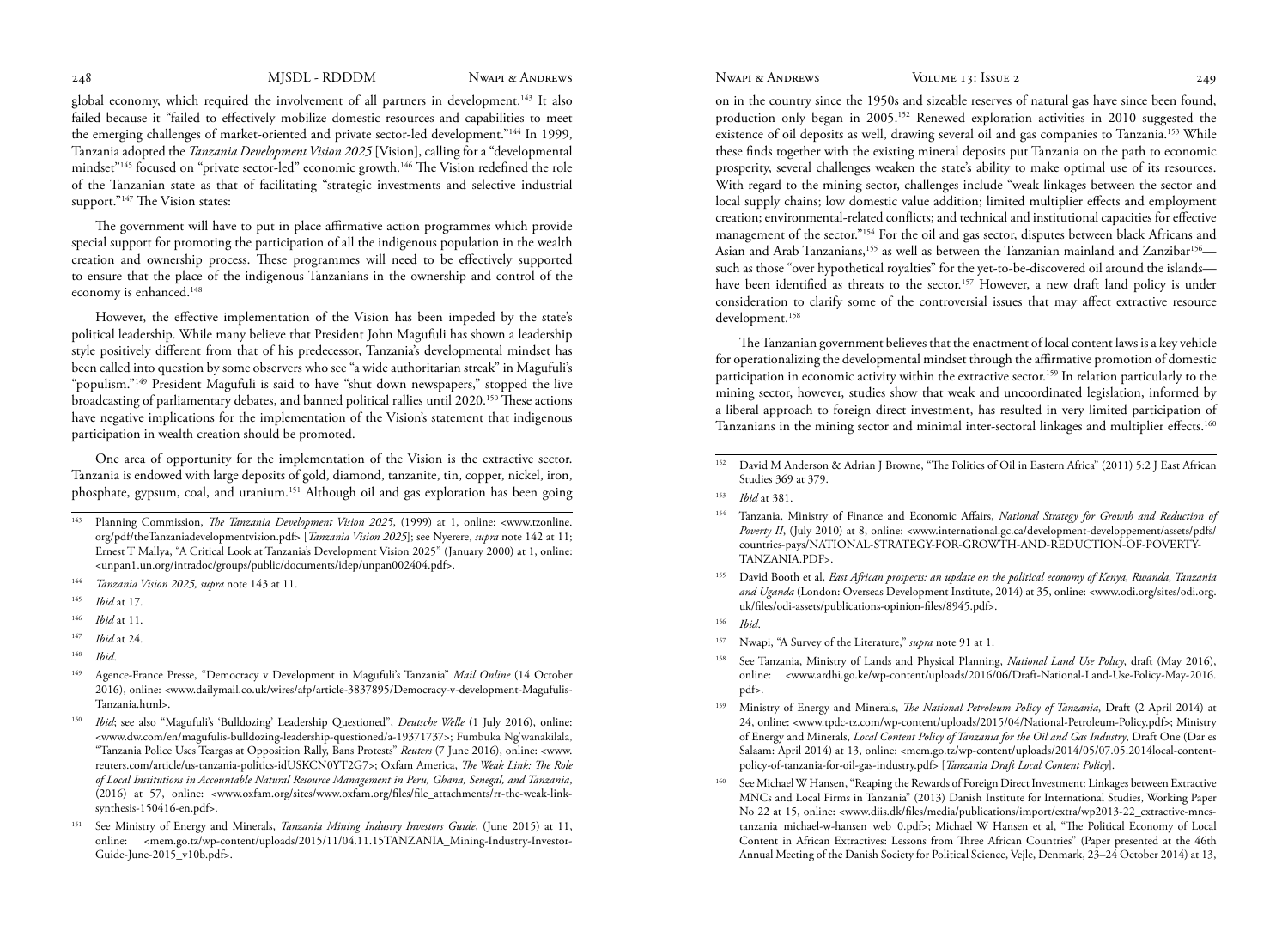The main reason for these problems may be the absence of targeted local content legislation in Tanzania's mining sector.161 However, Tanzania's *Mining Act, 2010* [*Mining Act*] 162 contains provisions prohibiting the grant of "a primary mining licence for any minerals" to individuals, partnerships, or corporations unless the individual is a Tanzanian national; the partnership is composed exclusively of Tanzanian nationals; or in the case of a corporation, the members and directors are all Tanzanians, and control over the company is exclusively exercised by Tanzanians from within Tanzania.163 Licences for gemstone mining are exclusively reserved for Tanzanians unless it is determined that "specialised skills, technology or high level of investment" is most likely to be required.164 Also, subsection 49(2) of the *Mining Act* requires applicants for a mining license to submit an employment and training plan for Tanzanians, a succession plan on expatriate employees, and a procurement plan for made-in-Tanzania goods and services.<sup>165</sup> Licence holders are required to keep record of and report on the employment and training of Tanzanians.166

With regard to the petroleum sector, in 2014 Tanzania published a *Draft Local Content Policy* [Draft LCP],<sup>167</sup> and in 2015 it adopted a new petroleum statute with explicit LCP provisions—*The Petroleum Act, 2015* [*Petroleum Act*].168 This was a notable development as the preceding statute of 1980 had no such provisions. While the adoption of local content reflects international trends, it was also an attempt by Tanzania to avoid in the petroleum sector the mistake it made in the mining sector by allowing the operation of foreign mining companies in the country, who were in no way subject to LCPs. Subsection 3(1) of the *Petroleum Act* defines local content as:

the quantum of composite value added to, or created in, the economy of Tanzania through deliberate utilization of Tanzanian human and material resources and services in the petroleum operations in order to stimulate the development of capabilities indigenous of Tanzania and to encourage local investment and participation.<sup>169</sup>

- <sup>163</sup>*Ibid*, s 8(2).
- $164$  *Ibid*, ss  $8(3)–(4)$ .
- *Ibid*, ss 49(2)(f), (h), 52(e)–(f).
- <sup>166</sup>*Ibid*, Second Schedule, s 2(a)(iii).
- <sup>167</sup>*Tanzania Draft Local Content Policy*, *supra* note 159.
- <sup>168</sup>*The Petroleum Act, 2015* (Tanzania), No 8 of 2015, online: <mem.go.tz/wp-content/ uploads/2014/02/17.06.15A-BILL-PETROLEUM-ACT-2015-Updated-version-15.6.15.pdf> [*Tanzania Petroleum Act*].
- <sup>169</sup>*Ibid*, s 3.

Both the National Oil Company and the Petroleum Upstream Regulatory Authority (PURA) are required to promote local content and the participation of Tanzanians in the petroleum sector.170 Project proponents are required to submit local content plans to the regulatory authority and to adhere to any approved plans.171 The *Petroleum Act* mandates that preference be given to goods "produced or available in Tanzania" and to services rendered by Tanzanians or local companies; where the required goods and services are not available in Tanzania, they are to be provided by a company which has a joint venture with a local company with no less than a 25 percent participating share.172 The *Act* defines "local company" mainly in terms of local registration and ownership: a Tanzania-incorporated company that is 100 percent owned by Tanzanians, "or a company that is in a joint venture partnership with a Tanzanian citizen or citizens whose participating share is not less than fifteen percent."<sup>173</sup> This second arm of the definition provides a lower threshold than the threshold required for a procurement company where goods and services are not available in Tanzania, since in the latter case, the goods and services are to be provided by a company that is in joint venture partnership with a local company which has at least a 25 percent participating share. The definition of "local company" under subsection 220(9) of the *Petroleum Act* does not apply to local companies for the purposes of subsection 220(2). This is because subsection 220(3) proclaims that the 25 percent threshold applies specifically to "[t]he local company referred to in subsection (2)." It is thus not legally possible for a company that qualifies as a "local company" under the second arm of the definition under subsection 220(9) to bypass the 25 percent threshold requirement for the procurement of goods and services.

The *Petroleum Act* also makes provisions for employment and training of Tanzanians with a view to facilitating technology transfer to Tanzanians. For instance, a licence-holder or contractor is obliged to submit a detailed program to PURA for the recruitment and training of Tanzanians in all phases of petroleum operations.174 The program, which cannot be varied without PURA's approval, must take into account gender and equity issues, as well as the situation of persons with disabilities and host communities, in accordance with Tanzania's *Employment and Labour Relation Act*. 175 To ensure compliance with the provisions, the licenceholder or contractor is required to submit an annual report to PURA detailing its provision of the program, including any progress made by Tanzanians in the training program and the "steps taken … to close any identified learning gaps."176 Section 240 of the *Petroleum Act* creates "general offences" for any person who "knowingly or recklessly" provides "false or misleading" information in any material particular in respect of any requirement under the *Act*. It establishes a penalty of not less than 100 million Tanzanian shillings (approximately US\$44,700) in fines or a term of imprisonment of not less than ten years or both in the case

- <sup>170</sup> *Ibid*, ss 10(2)(l), 13(2)(e).
- $171$  *Ibid*, ss  $52(2)(a)(v)$ ,  $161(i)$ ,  $220(5)(c)$ ,  $221(1)$ .
- $172$  *Ibid*, ss 220(1)–(3).
- <sup>173</sup>*Ibid*, s 220(9).
- <sup>174</sup>*Ibid*, s 221(1).
- 175*Ibid*, ss 221(2)–(3), (5). "Host communities" is defined as the "inhabitants of the local area in which petroleum operations or gas activities take place" (*ibid*, s 221(5)).
- 176 *Ibid*, s 222.

online: <openarchive.cbs.dk/bitstream/handle/10398/9014/Wendelboe%20Hansen.pdf?sequence=1> ; Vuyo Mjimba, "The Nature and Determinants of Linkages in Emerging Minerals Commodity Sectors: A Case Study of Gold Mining in Tanzania" (2011) The Open University, Making the Most of Commodities Programme, Discussion Paper No 7, online: <www.commodities.open.ac.uk/discussionpapers>; Mike Morris, Raphael Kaplinsky & David Kaplan, "Commodities and Linkages: Industrialisation in Sub Saharan Africa" (2011) The Open University, Making the Most of Commodities Programme, Discussion Paper No 13, online: <www.commodities.open.ac.uk/discussionpapers>.

<sup>&</sup>lt;sup>161</sup> Other reasons include corruption and the political economy of policy-making in Tanzania.

<sup>162</sup>*The Mining Act, 2010* (Tanzania), No 14 of 2010, online: <mem.go.tz/wp-content/ uploads/2014/02/0013\_11032013\_Mining\_Act\_2010.pdf>.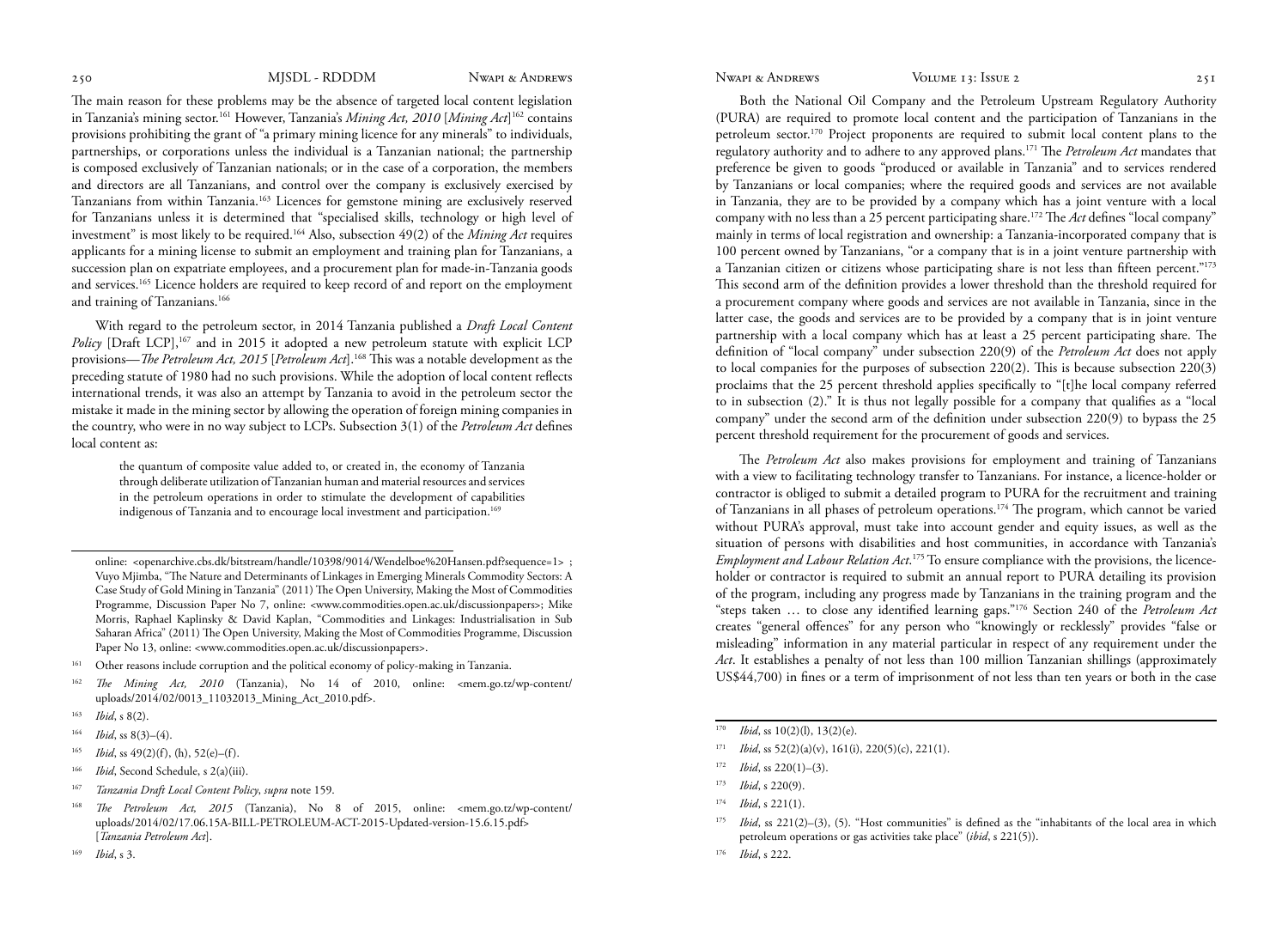<span id="page-15-0"></span>of individuals, and in the case of corporations, a fine of not less than one billion Tanzanian shillings (US\$447,000) or a term of imprisonment of not less than five years or both.

It is noteworthy that, unlike the *Petroleum Act, 2015*, the original *Draft LCP* contains an explicit definition of "local": "[t]he Tanzania Mainland and its people."177 Its definition of local content also differs slightly from that of the *Petroleum Act*: "[t]he added value brought to the country in the activities of the oil and gas industry in the United Republic of Tanzania through the participation and development of local Tanzanians and local businesses through national labour, technology, goods, services, capital and research capability."178 The *Petroleum Act*'s reference to "deliberate utilization of Tanzanian human and material resources and services"179 suggests recognition that value addition should not be expected to occur by accident or in the ordinary course of events, but is to be pursued deliberately. Elsewhere, however, the *Draft LCP* defines local content as "the added value brought to a host nation (and regional and local areas in that country) through the activities of the oil and gas industry."180 The reference to "regional and local areas" under the *Draft LCP* departs from the position in other states and represents explicit recognition that the localities or regions where oil and gas development activities take place deserve special recognition in local content design and implementation.<sup>181</sup> Furthermore, the *Draft LCP* recognizes the need to develop "Local local content"<sup>182</sup>—what Warner terms "community content"183—with the objective of enhancing the contribution of petroleum resources to the development of local communities and assisting companies to obtain the "social licence to operate."184 While the *Petroleum Act* discards the idea of "Local local content," it requires licence-holders and contractors to take into account host communities in their recruitment and training programs. The *Draft LCP* explicitly encourages licence-holders to, "as far as possible," seek their workforce, materials, and services from the communities in which they operate.<sup>185</sup> However, neither the *Petroleum Act* nor the *Draft LCP* call for special preference to be given to host communities over other Tanzanians.

In sum, Tanzania has made significant progress in establishing a legal framework for local content implementation in the petroleum sector, though the mining sector lags behind. As we argue in Part 5, it may serve Tanzania well to revisit the idea of "Local local content" contained in the *Draft LCP*, which the *Petroleum Act* abandoned. Lastly, although Tanzania is relatively peaceful, it faces some of the same challenges to sustainable extractive resource development faced by Kenya.

- <sup>177</sup>*Tanzania Draft Local Content Policy*, *supra* note 159 at iii.
- <sup>178</sup>*Ibid*. Compare with the definition provided in the *Tanzania Petroleum Act*, *supra* note 168, ss 3(1).
- <sup>179</sup>*Tanzania Petroleum Act*, *supra* note 168, s 3.
- <sup>180</sup>*Tanzania Draft Local Content Policy*, *supra* note 159 at 7.
- 181 Nwapi, "A Survey of the Literature," *supra* note 91 at 9.
- <sup>182</sup>*Tanzania Draft Local Content Policy*, *supra* note 159 at 24.
- 183 Michael Warner, *Community Content: The Interface of Community Investment Programmes with Local Content Practices in the Oil and Gas Development Sector* (2007), Overseas Development Institute, Briefing Note 9 at 5, online: <www.odi.org/sites/odi.org.uk/files/odi-assets/publications-opinion-files/2087.pdf>.
- <sup>184</sup>*Tanzania Draft Local Content Policy*, *supra* note 159 at 24.
- <sup>185</sup>*Ibid* at 24–25.

# 4.3. Rwanda

Rwanda is perhaps most known for its 1994 genocide in which between 500,000 and 800,000 people were murdered, mostly members of the ethnic Tutsi.186 The genocide highlighted the tension in Rwanda between the dominant ethnic groups in the country (the Hutu and the Tutsi) and it left the country in utter ruin, "with very little economic revenue and a lack of incentive for the two social groups to work together to rebuild."187 Perhaps the genocide's deadliest blow to the country's prospects for economic growth was the near extinction of Rwanda's professional class.<sup>188</sup> This was well pronounced in the mining sector. In 2009, the number of locally available mining scientists in Rwanda was just 40, out of which only four were below the age of 40.<sup>189</sup> A 2012 skills survey revealed that the Rwandan mining sector alone had a total skills scarcity of 2,721 labour units in the short term, of which 89.9 percent were skilled mining artisans, 4.1 percent were managers, 2.8 percent were technicians, 1.4 percent liberals, and 1.8 percent scientists.190 The survey also reported the absence of training institutions in Rwanda offering programs for mining professionals and technicians.191 This has resulted in Rwanda relying on expatriate professionals and technicians for its economic survival. Since the expatriates generally do not have long-term economic goals in Rwanda and eventually repatriate their funds to their home countries, the economic benefits of mining do not trickle down to ordinary Rwandans.192 Further, the extensive reliance upon expatriate workers prevents Rwanda from developing local capacity to harness its mining resources. Given the importance of mining to economic development in Rwanda,<sup>193</sup> there is a compelling need for Rwanda to establish a comprehensive strategy to develop local capacity.

- 187 Laura H Wicks, *Rwanda's Miracle: From Genocide and Poverty to Peace and Economic Prosperity* (MA Thesis, Florida International University, 2014), FIU Electronic Theses and Dissertations, Paper 1526 at 21, online: <digitalcommons.fiu.edu/cgi/viewcontent.cgi?article=2614&context=etd>.
- 188 See Rwanda Development Board, *Mining Sector Report: Rwanda Skills Survey 2012*, at 12–21, online: <www.lmis.gov.rw/scripts/publication/reports/Mining.pdf> [*Rwanda Development Board*]; Jasper van Teeffelen, *The EU Raw Material Policy and Mining in Rwanda: Policy Coherence for Development in Practice*  (February 2012) at 25, online: Fair Politics <www.fairpolitics.nl/doc/Impact%20Study%20FINAL.pdf>; African Union, *Rwanda: The Preventable Genocide*, July 2000 at paras 14.6, 17.5 and 17.7, online <www. refworld.org/pdfid/4d1da8752.pdf>.
- 189 Ministry of Natural Resources (MINIRENA), "A Revised Rwandan Mining Policy: Transforming Rwanda's Mining Industry", October 2009, at 13, online: <rnra.rw/uploads/media/Mining\_policy\_ draft-sent\_to\_the\_minister-30-10-09.pdf> [*Revised Rwandan Mining Policy*].
- 190 Rwanda Development Board, *supra* note 188 at vii.
- <sup>191</sup>*Ibid*.
- <sup>192</sup> See Chilenye Nwapi, "Addressing the Capacity Building Challenge in the Mining Sector in Rwanda: The Implications of Rwanda's 2014 Mining and Quarry Law" 61:2 J Afr L [forthcoming in 2017] [Nwapi, "Addressing the Capacity Building Challenge in Rwanda"].
- 193 In 2010 the mining sector accounted for over 40% of Rwanda's foreign exchange earnings and in 2011 was rated the "most prosperous" in Rwanda, falling behind only the tourism industry. See *Rwanda Development Board*, *supra* note 188 at 1. The country is best known for the 3T minerals: tin (cassiterite), tungsten (wolframite) and tantalum (coltan)—minerals that have been designated as "critical" because of their "particularly high risk of supply shortage" and which are "particularly important for the value

<sup>186</sup> John Eriksson, *The International Response to Conflict and Genocide: Lessons from the Rwanda Experience*, OECD Joint Evaluation of Emergency Assistance to Rwanda, Synthesis Report, (March 1996), online: <www.oecd.org/derec/50189495.pdf>.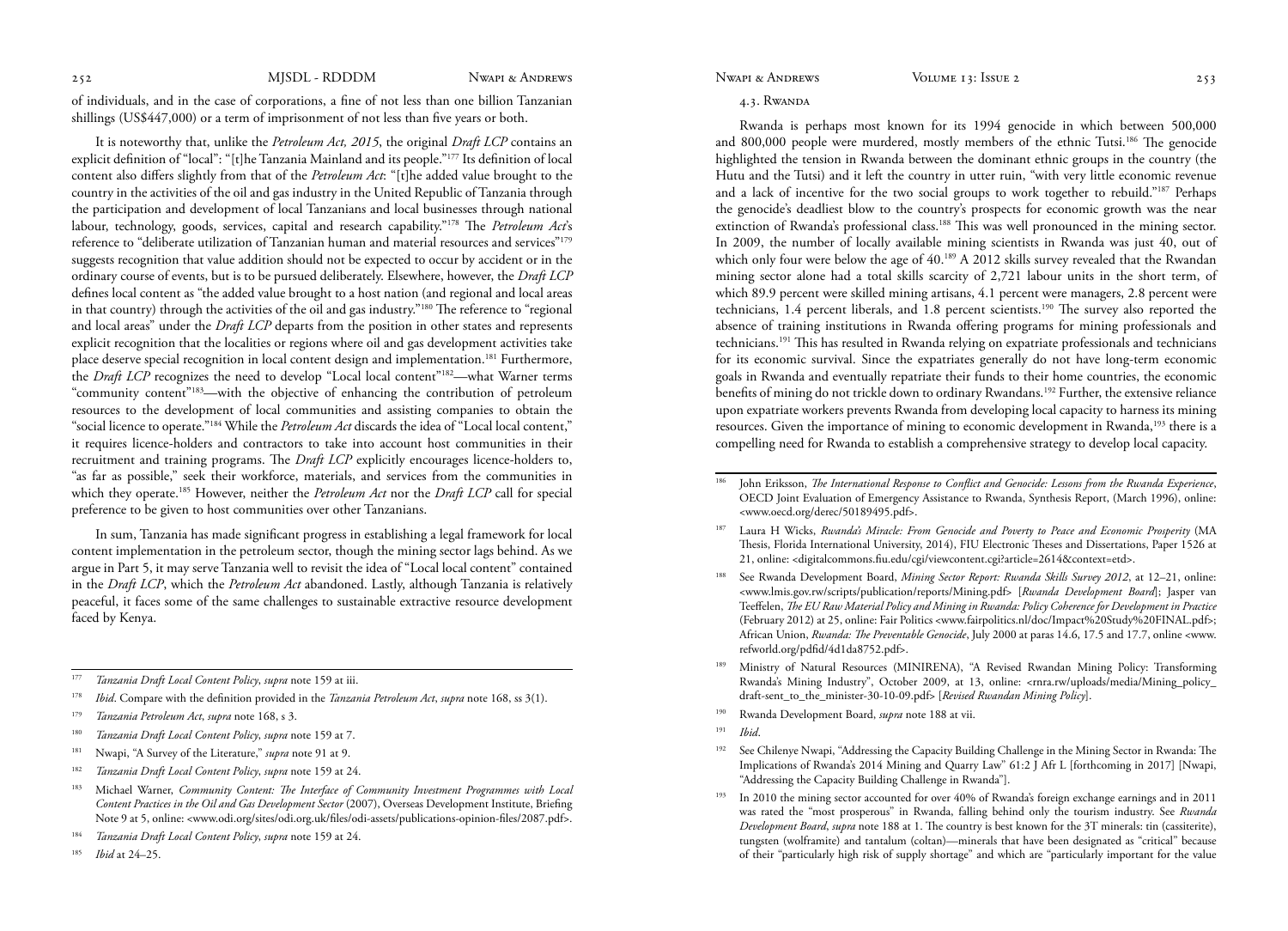In view of the 1994 Rwandan genocide and the progress the country has made since, Rwanda is said to represent a "developmental miracle"194 and an economic model for the developing world.195 Biedermann writes that the genocide "set the scene for a dramatic change of performance,"196 a transformation from aid-dependency to self-reliance. Rwanda's president Paul Kagame is described as "[t]he 'entrepreneur' behind Rwanda's development strategy."197 One major difference between Kagame's government and those preceding it is that in the current government political parties are not defined along ethnic lines. Further, every party is represented in Parliament, which provides each party an opportunity to contribute to public policy-making and implementation.198 Notwithstanding this positive narrative, Rwanda's political climate is one of authoritarianism; Kagame's intolerance of criticism has manifested in extrajudicial killings, widespread arrests of opposition members, and repressive laws that restrict free speech, leading some observers to wonder whether Rwanda's rapid economic growth justifies Kagame's political repression.199 Much of the criticism of Rwanda's developmental model focuses on this apparent political repression;200 but as discussed in Part 2, there is debate about whether developmental states are inevitably autocratic. In fact, Rwanda's success has been linked with "developmental patrimonialism"—centralized planning and management of resource rents201—aligning it closely to the East Asian model. However, as noted previously,

- 194 Laura Mann & Marie Berry, "Understanding the Political Motivations that Shape Rwanda's Emergent Developmental State" (2016) 21:1 New Political Economy 119 [Mann & Berry].
- 195 Patricia Crisafulli & Andrea Redmond, *Rwanda, Inc: How a Devastated Nation Became an Economic Model for the Developing World* (New York: Palgrave Macmillan, 2012) at 110.
- 196 Biedermann, *supra* note 21 at 4.
- 197 Sabrina Kimberly Brandt, *An Asian Miracle in Africa? On the Institutional Context of Developmentalism as a Determinant Factor for a Successful Development Strategy: A Case Study of Rwanda* (MA Thesis, Graduate School of Development Studies, Institute of Social Studies, 2009) at 35, online: <https://thesis.eur.nl/ pub/6627/BrandtAnAsianMiracle.pdf> [Brandt].
- 198 Wicks, *supra* note 187 at 22.
- 199 See Joann Weiner, "Does Rwanda's Economic Prosperity Justify President Kagame's Political Repression?", *Washington Post* (13 August 2014), online: <www.washingtonpost.com/blogs/shethe-people/wp/2014/08/13/does-rwandas-economic-prosperity-justify-president-kagames-politicalrepression/?utm\_term=.5a56a85f3955>; Human Rights Watch, "Rwanda: Repression Across Borders" (28 January 2014), online: <www.hrw.org/news/2014/01/28/rwanda-repression-across-borders>.
- 200 See e.g., George BN Ayittey, "The Non-Sustainability of Rwanda's Economic Miracle" (2017) 7:2 Journal of Management and Sustainability 88–104; Andrew Friedman, "Kagame's Rwanda: Can an Authoritarian Development Model be Squared with Democracy and Human Rights" (2012) 14 Oregon Rev of Int'l Law 253; Filip Reyntjens, "Rwanda: Progress or Power Keg?" (2015) 26:3 Journal of Democracy 19; Shawn Russel, "The Benevolent Dictatorship in Rwanda: Negative Government, Positive Outcomes?" (2012) 32:1 The Applied Anthropologist 12.
- 201 See David Booth & Frederick Golooba-Mutebi, "Developmental Patrimonialism? The Case of Rwanda" (2011) Overseas Development Institute, Africa Power and Politics Programme, Working Paper No 16, online: <www.institutions-africa.org/filestream/20110321-appp-working-paper-16-developmentalpatrimonialism-the-case-of-rwanda-by-david-booth-and-frederick-golooba-mutebi-march-2011>.

it is our contention that patrimonialism must gradually give way to popular participation if development is to be sustained over the long term.<sup>202</sup>

Kagame's development strategy is described as "apolitical" in that it conceives of "markets as apolitical spaces where 'economics' can work."203 In contrast to the neoliberal theory which abhors government involvement in economic activity, Kagame's approach allows for government involvement but in an apolitical manner, pushing politics into the shade "to get serious about development."<sup>204</sup> A central component of Rwanda's overall development strategy is its *Domestic Market Recapturing Strategy* released in March 2015, which prioritizes "the development of Rwanda's existing and potential production capacity"<sup>205</sup> and is supported by a "Made in Rwanda" campaign to encourage consumption of Rwanda-produced goods and boost the domestic market.<sup>206</sup>

Other reasons for Rwanda's success include: (1) the establishment of an effective public service that provides essential benefits to ordinary citizens rather than only the elite;<sup>207</sup> (2) a clear developmental vision that is shared by almost the entire Rwandan population;<sup>208</sup> (3) government-initiated private investment to finance politics and avoid dependence on foreign donors;<sup>209</sup> (4) low corruption in the civil service;<sup>210</sup> (5) "developmental patrimonialism";<sup>211</sup> and (6) home-grown initiatives that cause ethnic identity to recede to the background and give citizens a sense of national identity.212 This last factor advances national "reconciliation and unification" due to its domestic nature.213 Developmental patrimonialism reduces the "party's need for more overt forms of corruption that might divert resources away from developmental needs."214

With respect to the mining sector, the economic exigencies of the time have dictated Rwanda's policy focus. Following the genocide in the 1990s and in order to address the

- <sup>202</sup> For further discussion of the contrast between authoritarian and democratic developmentalism, see the text accompanying notes 42–45.
- 203 Mann & Berry, *supra* note 194 at 120–122.
- <sup>204</sup>*Ibid* at 122.
- 205 Rwanda, Ministry of Trade and Industry, *Domestic Market Recapturing Strategy*, (March 2015) at 5, online: <www.minicom.gov.rw/fileadmin/minicom\_publications/Planning\_documents/Domestic\_ Market\_Recapturing\_Strategy.pdf>.
- 206 Rwanda, Ministry of Trade and Industry, News Detail, "Rwanda Embarks on Made in Rwanda Brand" (23 December 2014), online: <www.minicom.gov.rw/index.php?id=24&tx\_ttnews%5Btt\_news%5D=9 12&cHash=fc72f3dc09ab3c0c08a81faa2aee8b21>.
- <sup>207</sup> Biedermann, *supra* note 21 at 13 (stating that "nearly the entire society genuinely shares the common vision to rebuild the country").
- <sup>208</sup>*Ibid* at 9–10.
- <sup>209</sup>*Ibid* at 12–13.
- 210 Brandt, *supra* note 197 at 39.
- <sup>211</sup> Developmental patrimonialism manifests itself in the use of "party-statals to centralise investment in priority areas and crowd in private sector participation". Mann & Berry, *supra* note 194 at 124.
- 212 Biedermann, *supra* note 21 at 14.
- <sup>213</sup>*Ibid*.
- 214 Mann & Berry, *supra* note 194 at 124.

chain." See EC, *Tackling the Challenges in Commodity Markets and on Raw Materials*, [2011] OJ, C 318/12 at 12.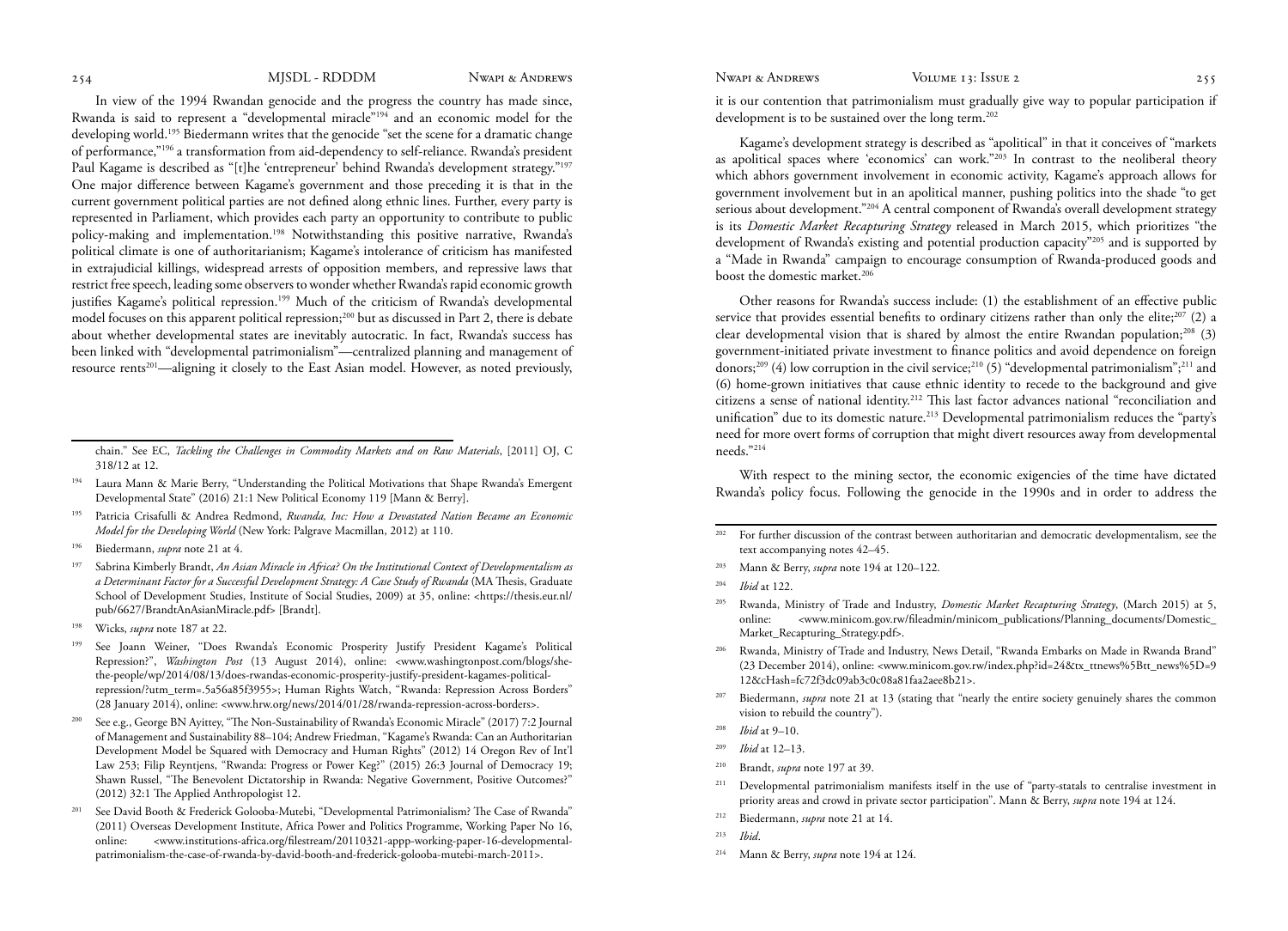<span id="page-17-0"></span>problem of poor investments in the mining sector, Rwanda moved from a state-based to a market-based economy, characterized by privatizations of state-owned mines, including its state-owned mining company, *Régie d'Exploitation et de Développement des Mines*. 215 However, following the genocide, the rebuilding of the mining sector was a slow development. It took ten years for Rwanda to formulate a mining policy,  $216$  and 14 years to enact a mining law.<sup>217</sup> Yet the government recognized that "[o]ne of the key means of ensuring that the mining industry has a positive impact on rural communities and the country as a whole is through the development of local skills."218 To promote local skill development, the government enacted a set of policy and legislative reforms, which included the establishment, in 2009, of the Public Sector Capacity Building Secretariat as one of the country's strategies for rebuilding the capacity of its public institutions.219 In 2010, the Rwanda Geology and Mining Authority (established in 2008) published a four-year strategic plan covering the 2010 to 2013 period, with the objective of reviving and sustaining the geology and mining subsector.220 The implementation programs included initiatives targeted at "add[ing] value to mineral and quarry resources in Rwanda."221 In 2011, the government adopted the Strategic Capacity Building Initiative to address its capacity building challenges in a more targeted manner.222 An important step towards realizing the Strategic Capacity Building Initiative was the provision of a legal framework for integrating local capacity building into mining development and which would result in increased government revenue. Greater recognition, formalization, and promotion of artisanal and small-scale mining were viewed as important means of integrating local capacity building into mining policy reform.223 These strategic initiatives led to the enactment of *Law* 

- <sup>217</sup>*Law No 37/2008 of 11/08/2008 on Mining and Quarry Exploitation* (Rwanda).
- <sup>218</sup>*Revised Rwandan Mining Policy*, *supra* note 189 at 13.
- 219 Republic of Rwanda, 5 Years Capacity Building Strategy for Local Governments (2011–2015), December 2010 at 10, online: <www.minecofin.gov.rw/fileadmin/templates/documents/LG\_DIstricts/Fiscal\_ Decentralisation\_document/Local%20Government%20Capacity%20Building%20Strategy-%20 2011-2015.pdf> [Capacity Building Strategy]; Omar Munyaneza, Economics of Adaptation, Water Security and Climate Resilient Development in Africa: Detailed Assessment of the Learning Needs in Rwanda, WACDEP / GWP Capacity Development in Africa 2013-2015, Final Report, November 2013 at 9, online: <http://www.gwp.org/globalassets/global/wcdp-images/wacdep-staff-portraits/cdreports/ rwanda-wacdep-capacity-development-needs-assessment-report.pdf>.
- 220 Capacity Building Strategy, *supra* note 219.
- <sup>221</sup>*Ibid* at 6.
- <sup>222</sup> Joel Beasca, *Project to Support the Strategic Capacity Building Initiative (SCBI) Central Government Component Implemented by the Government of Rwanda and UNDP (2012-2013)*, Summative Evaluation Report, Final Version, October 2014 at 2.
- 223 Nwapi, "Addressing the Capacity Building Challenge in Rwanda", *supra* note 192.

*No 13/2014 of 20/05/2014 on Mining and Quarry Operations* [*Law No 13/2014*],224 which came into force on June 30, 2014.<sup>225</sup>

Article 48 of *Law No 13/2014* requires mineral licence-holders and their subcontractors to comply with applicable labour laws in Rwanda. It also requires a mineral licence to "include conditions requiring its holder to provide training to employees to enable them to perform well their duties."226 There is a requirement under Article 49 for preferential treatment to be given to "Rwandan contractors" in the procurement of services, subject to a proviso that "the rates, quality and time schedule for delivery [of the services] are competitive to what is submitted by [non-resident] contractors."227 Article 49 also provides for priority to be given to made-in-Rwanda "materials and goods," provided they are "comparable in quality, quantity, price, and delivery to materials and goods produced outside of Rwanda." With a view to enhancing the domestic value addition of the mining sector, Article 50 proclaims that "a mineral licence may include provisions requiring a holder" to consider the "feasibility" of processing and refining their mineral products in Rwanda.<sup>228</sup>

*Law No 13/2014* remains the key vehicle to add value to the mining sector through local content requirements in the country. A fuller developmental state critique of the provisions of this law is offered in Part 5. It is appropriate, however, to stress here that the LCPs of the *Law No 13/2014* are meagre, both quantitatively and qualitatively. In addition, they are contained in Chapter IX of the law titled, "Miscellaneous, Transitional and Final Provisions," which raises questions as to Rwanda's commitment in deploying its legal resources to addressing its debilitating problem of local capacity deficit in the mining sector.

### **5. THE GAP BETWEEN DECLARATIONS AND ACTIONABLE STEPS**

We now turn to the question of whether the legislative interventions of Kenya, Tanzania, and Rwanda qualify the states, respectively, as "developmental states." All three states have demonstrated varying degrees of agency by drafting and enacting policies and laws to enable their respective governments to take advantage of the current and projected resource booms they are experiencing. However, the sentiments expressed in these policy documents and draft or enacted legislation have not yielded effective outcomes in practice. In part, this is due to the relatively early stage of implementation of the policies and laws; however, there could be a lack of political will to put forward the steps necessary to truly achieve developmental goals. Based on the contents of these documents, we can offer some projections as to each state's qualifications as a developmental state.

- <sup>226</sup>*Law No 13/2014*, *supra* note 224, art 48.
- <sup>227</sup>*Ibid*, art 49.
- 228 *Ibid*, art 50.

<sup>215</sup> Rachel Perks, "Re-framing the Nature and Success of the 'Post-Conflict' Mineral Reform Agenda in Rwanda" (2016) 3 Extractive Industries & Society 329 at 335–336.

<sup>216</sup> Rwanda Geology and Mining Authority, *Strategic Plan 2010–2013*, final draft (April 2010) at 14, online: <rnra.rw/uploads/media/Stragetegic\_Plan-OGMR-April\_2010\_1\_validated.pdf> (pointing out that the 2010 mining policy replaced a 2004 mining policy, which, apparently, was formulated 10 years after the genocide).

<sup>224</sup>*Law No 13/2014 of 20/05/2014 on Mining and Quarry Operations* (Rwanda), online: <www.minirena. gov.rw/fileadmin/Mining\_Subsector/Laws\_\_Policies\_and\_Programmes/Laws/1.Law\_on\_Mining\_and\_ Quarry\_Operations.pdf> [*Law No 13/2014*].

<sup>&</sup>lt;sup>225</sup>*Ibid.* As we present this positive narrative about Rwanda it is important to note Rwanda's ignoble role as a transit route for conflict minerals in the Great Lakes Region, a factor that fuelled the crisis in Democratic Republic of the Congo. See *Final report of the Group of Experts on the Democratic Republic of the Congo*, UNSC, 2014, Supp No 42, UN Doc S/2014/42.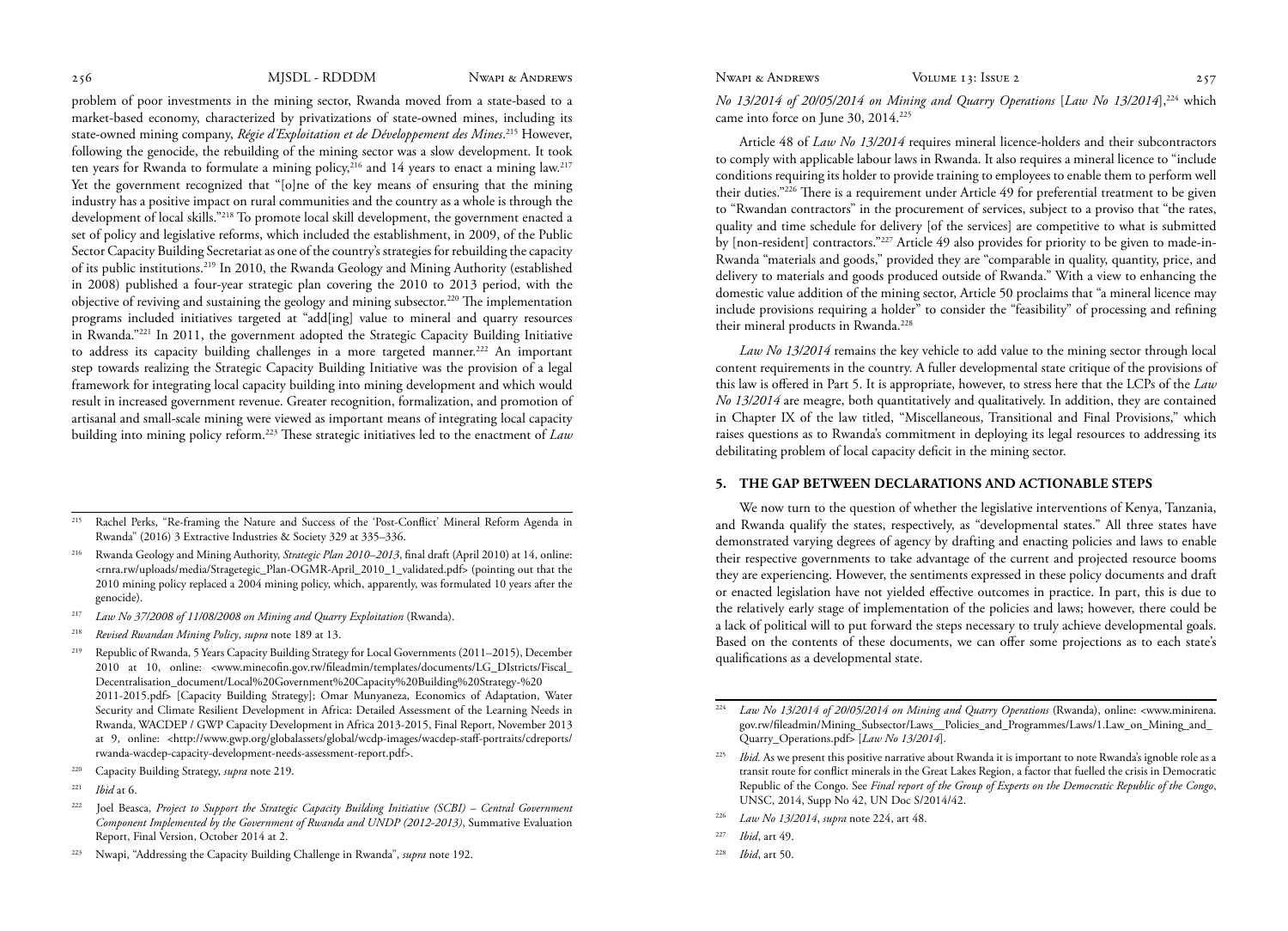# <span id="page-18-0"></span>5.1. Kenya

Kenya has yet to officially enact any LCPs into law. The currently in force *Petroleum (Exploration and Production) Act* of 1984 (revised in 2012), has no local content provisions. Both the *Petroleum Bill* and the draft *Local Content Regulation*s, discussed in Part 4, are still in draft form. Absent legislative enactments, it is unclear how companies and contractors are incentivized to incorporate the minimum levels of local content required in these draft policies when they begin operations in the country. This underscores the need for Kenya to accelerate the enactment of these draft bills to avoid the Ghanaian experience, in which significant opportunities were lost during the development phase of its Jubilee project due to delays in adopting local content legislation.<sup>229</sup>

In its current form, the draft *Local Content Regulation*s has some significant shortcomings. For instance, it is not clear whether it applies only to the oil and gas sector, or also to the mining sector. The drafters seemingly failed to recognize that the extractive sector is not homogeneous, but is made up of two subsectors that operate under different laws, regulations, and institutional arrangements. A look at the LPC provisions in the draft *Local Content Regulations* illustrates that it is heavily focused on oil and gas, compared to mining.230 Each of these subsectors has distinct needs and challenges and therefore, they should be approached accordingly.231 For instance, since the oil and gas subsector is only just emerging in Kenya, it can be expected that there will be a greater skills shortage in this subsector than in the mining subsector. Given that one of the challenges to the success of LCPs is the unavailability of local skills to meet the needs of companies—and given that this unavailability varies depending on subsector—a distinct local content strategy for each subsector is advised rather than a onesize-fits-all approach. It is also unclear in the *Petroleum Bill* how technology transfer and local investments are to be measured. Further, other that stating that county governments are to be consulted by the Local Content Committee in implementing the *Petroleum Bill*, the specific role of these governments is not clearly stated in the *Bill*; 232 given the ongoing disagreements between counties and conflicting visions of decentralization,<sup>233</sup> this could be a major hurdle for advancing the kind of resource nationalism that would benefit Kenya as a whole.

Ovadia argues that "it seems completely impossible that the [local content] targets in Kenya's draft law could be met in the short to medium term."234 This statement is supported by two main reasons. Firstly, while Kenya appears to have firmly worded legislation to govern its oil production with respect to local content provisions, the fine for contravening the legislation is quite modest—"not less than" five million shillings (approximately US\$10,000).<sup>235</sup> This

is a small penalty relative to the size and value of oil companies who may be operating under such regulations, and is therefore unlikely to act as a sufficient deterrent. Secondly, he proposed penalty of cancelling contracts and potentially imprisoning defaulters may never be implemented, as politicians do not want to set a tone of criminalization and litigation, which may impair the promising prospects of oil development in the country.<sup>236</sup> Further, the prevalence of corruption and patrimonial politics at the highest level of government gives reason to believe that defaulters may not be properly penalized for their actions or inactions. However, recent research suggests that there is a growing middle class interested in democratic ideals, which may help to reverse the established political trajectory.<sup>237</sup>

A "Memorandum of Objects and Reasons" attached to a senate report on Kenya's draft *Local Content Regulations* explicitly recognizes the expectations of local communities in territories where extractive resources are found, and the need for the government to ensure that resource development delivers benefits to those communities.238 In fact, this is mandated under Article 66(2) of the Kenyan Constitution, which requires Parliament to "enact legislation ensuring that investments in property benefit local communities and their economies."239 The Memorandum acknowledges that benefits have not reached local communities due to "a) [l]ack of capacity by the local communities to participate in the extractive or connected activities owing to lack of capacity or involvement in the said processes; b) [l]ack of technology and technical know-how; c) [l]ack of public participation; and d) [l]ack of a legal framework for the exploitation of natural resources in a manner that ensures that the benefits accruing from such exploitation find their way to the communities and the country as a whole."240

Kenya's *Draft Local Content Regulations* were therefore intended to establish a framework to ensure the "[i]nvolvement of local communities in the extractive industry value chain" and "facilitate the development of local economies through the creation of employment opportunities and by ensuring the procurement of goods and services that are produced locally" in order to promote capacity building and enhance local capability.<sup>241</sup> However, a look at the actual provisions of the *Draft Local Content Regulations* reveals a complete departure from this policy declaration. There is no mention of "local communities" anywhere in the *Local Content Regulations*. While the term "local" is extensively used (e.g., "local content", "local experts", "local persons", "local ownership", "local assets", "local participation", and "local labor force"), it is not defined anywhere in the *Regulations*. In the *Petroleum Bill* "local

241 *Ibid* at 6.

<sup>&</sup>lt;sup>229</sup> Nwapi & Lee, *supra* note 41 at 350 (the Jubilee project was one of the first major oil fields developed by Ghana after its oil discovery).

<sup>230</sup> Institute for Law and Environmental Governance et al, *Third Extractive Sector Forum: Local Content in Kenya's Extractive Sector* Workshop Report (Nairobi: 2016) at 4, online: <ices.or.ke/wp-content/ uploads/2016/10/ESF-III-Report.pdf> [Institute for Law and Environmental Governance et al].

<sup>231</sup> See *ibid* at 8.

<sup>232</sup>*Ibid*.

<sup>233</sup> See Nic Cheeseman, Gabrielle Lynch, & Justin Willis, "Decentralisation in Kenya: The Governance of Governors" (2016) 54:1 J Modern African Studies 1.

<sup>234</sup> Ovadia, "Local Content Policies", *supra* note 70 at 28.

<sup>235</sup> *Kenya Petroleum Bill*, *supra* note 121 s 116.

<sup>236</sup> See United States, Department of State, *Kenya: Investment Climate Statement 2015*, (May 2015) at 23, online: <https://www.state.gov/documents/organization/241827.pdf> (noting the lack of political will to implement laws in Kenya).

<sup>237</sup> See Nic Cheeseman, "'No Bourgeoisie, No Democracy'? The Political Attitudes of the Kenyan Middle Class" (2015) 27:5 J Intl Development 647.

<sup>238</sup> The Senate of the Republic of Kenya, Senate Standing Committee on Energy, *The Local Content Bill, 2016* at 5, online: <www.oilnewskenya.com/wp-content/uploads/2015/01/Local-Content-Bill.pdf> [Senate of the Republic of Kenya].

<sup>239</sup>*Constitution of Kenya, 2010*, s 66(2), online: <www.kenyaembassy.com/pdfs/the%20constitution%20 of%20kenya.pdf>.

<sup>240</sup> Senate of the Republic of Kenya, *supra* note 238 at 5–6.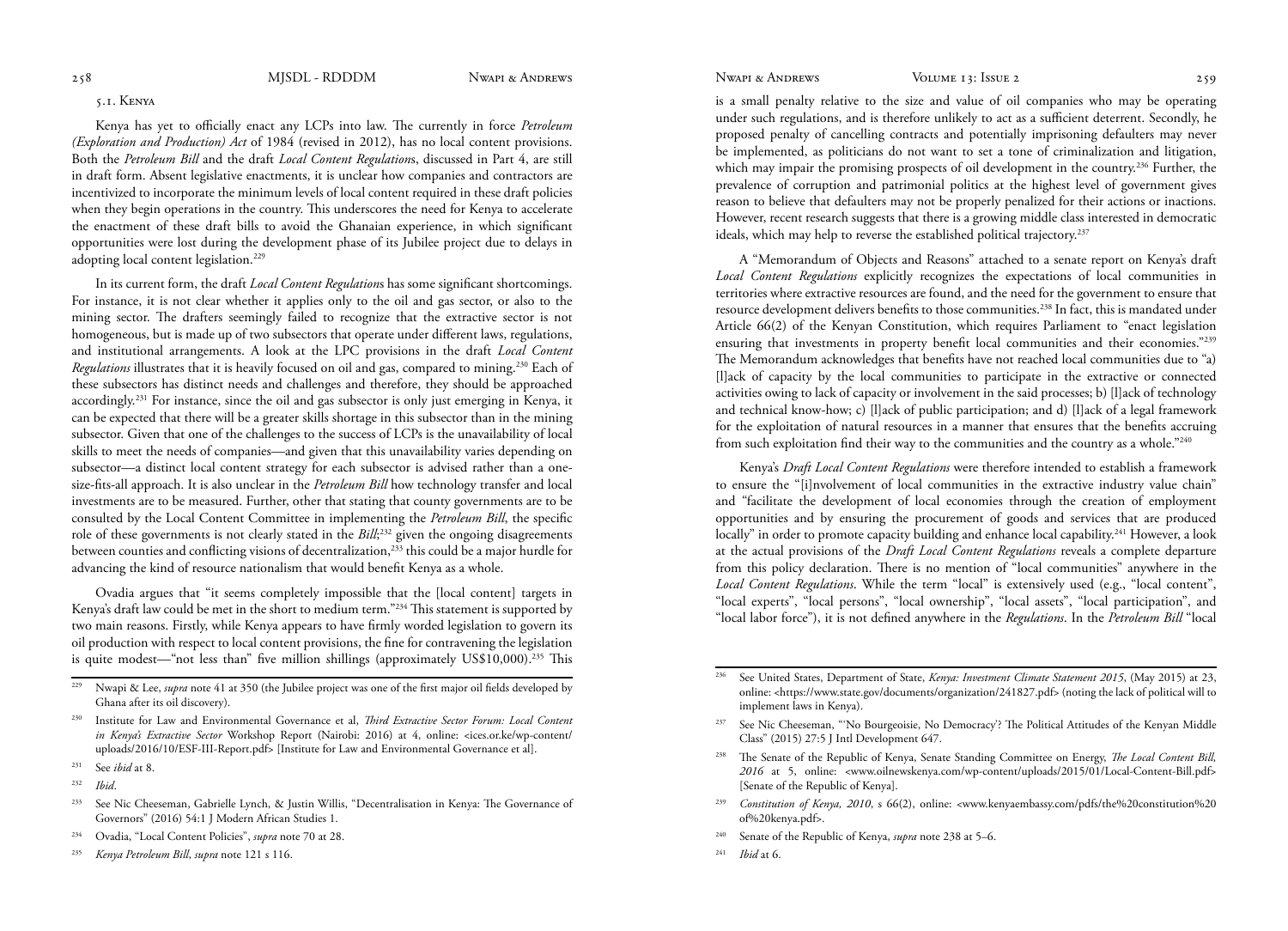community" is explicitly defined under section 2 as "a sub-county or sub-counties in which an upstream petroleum resource is exploited."242

Some commentators have argued that while a definition of "local" is important, focusing too much on the definition may distract attention from the important goal to be achieved through local content.<sup>243</sup> According to this view, defining "local" to legally mean the "communities" or "counties" where resource extraction takes place may breed conflict among citizens from different regions of the country.244 Attention should therefore be focused on "creating [an] enabling environment for local people to benefit from resource extraction."245 In our view, however, integrating rather than excluding a community content strategy into the broader local content strategy would more effectively create an enabling environment for local people to benefit from resource extraction. A definition of "local" would therefore be strategically useful. This does not mean defining "local" to exclude other nationals from participation in local content programs. Instead, it may only require defining "local" in a manner that gives first priority to communities in the resource-bearing region over other nationals, or the creation of a quota system that requires a company to allocate a certain percentage of its local employment and procurement opportunities to local communities.<sup>246</sup> This vision of development would more effectively ensure that local communities that have historically been at the margins of development—despite living in resource-rich territories are given opportunities that correspond to their development needs.

As Warner has explained, community content is "the strategic deployment of local participation and local capability development opportunities arising from an oil or gas project, specifically directed to strengthen the sustainability, relevance and political visibility of community investment programmes."247 Community content recognizes the extraordinary circumstances of host communities in the extractive sector, and seeks to compensate them for the impacts of extractive activities through the imposition of community content requirements on extractive companies' operations.248 It has several advantages for a state. One advantage is that it can serve as a mechanism to address the fragile relationship between extractive companies and their host communities—a fragility that results from the lack of positive impacts of extractive resource development on host communities—enabling companies to obtain the "social licence to operate."<sup>249</sup> Also, a community content strategy would give local residents an incentive to protect the industries located on their territory because they stand to benefit from their continued growth, whether through employment or other livelihood opportunities that

- <sup>244</sup>*Ibid*.
- <sup>245</sup>*Ibid*.
- 246 See Nwapi, "Defining the 'Local'", *supra* note 89 at 215.
- 247 Warner, *supra* note 183 at 5.
- 248 See Nwapi, "Defining the 'Local'", *supra* note 89 at 204–205.
- 249 Nwapi, "A Survey of the Literature", *supra* note 91 at 10–11; Nwapi, "Defining the 'Local'", *supra* note 100 at 200; World Bank, *Human Capital for the Oil, Gas and Minerals Industries* (WB, 2014) at 4, online: WB <documents.worldbank.org/curated/en/406101468202451878/pdf/857140BRI0WB0H00Box38 2147B00PUBLIC0.pdf>; Esteves & Barclay, "Enhancing the Benefits of Local Content", *supra* note 100 at 205.

260 MJSDL - RDDDM Nwapi & Andrews Nwapi & Andrews Volume 13: Issue 2 261

come with these industries.250 Warner suggests that a community content strategy should be pursued as a freestanding policy from local content due to the unique challenges community content presents.251 Those challenges have to do mainly with the unavailability of requisite skills at the community level. We believe, however, that a community content policy can be embedded into a local content policy by requiring first consideration to be given to a host community before other nationals in matters of procurement, employment, and training.

Furthermore, transparency and proper accountability would be required to effectively advance the requirements set out in the local content and participation provisions of Kenya's *Petroleum Bill* and *Local Content Regulations*. On the 2016 *Corruption Perception Index* (CPI), which measures how corrupt a country's public sector is perceived to be, from 0 (highly corrupt) to 100 (no corruption), Kenya scored 26, translating to a ranking of 145 out of 176 countries and territories.252 This poor ranking is not surprising given that Kenya is not a subscribing state to the Extractive Industries Transparency Initiative (EITI).253 Despite its shortcomings as a global governance endeavor,254 the EITI continually establishes itself as a viable framework that promotes the active engagement of multiple stakeholders in ensuring that both governments and extractive companies are transparent in their reporting of resource revenues.255 While we are certainly not endorsing the EITI as a cure-all for corruption, given that its initial spearheads Liberia and Azerbaijan are currently not operating at the expected "good governance" level,256 our argument is that without proper accountability measures in place, Kenya's local content legislation risks being sacrificed for short-term gains that primarily benefit the central government and/or a small fraction of political elites.<sup>257</sup>

250 Nwapi, "Defining the 'Local,'" *supra* note 89 at 211–212.

- 252 Transparency International, *Corruption Perceptions Index 2016* (Berlin: Transparency International, 2017), online: <issuu.com/transparencyinternational/docs/2016\_cpireport\_en?e=2496456/43483458> [Transparency International].
- 253 EITI African countries (current at the time of this writing) are: Burkina Faso, Cameroon, Chad, Cote d'Ivoire, Democratic Republic of Congo, Ethiopia, Ghana, Guinea, Liberia, Madagascar, Malawi, Mali, Mauritania, Mozambique, Niger, Nigeria. Republic of the Congo, Sao Tome and Principe, Senegal, Seychelles, Sierra Leone, Tanzania, Togo, and Zambia. See Extractive Industries Transparency Initiative, *Overview*, online: <https://eiti.org/countries>.
- <sup>254</sup> For some recent works, see Nathan Andrews, "A Swiss-Army Knife? A Critical Assessment of the Extractive Industries Transparency Initiative (EITI) in Ghana" (2016) 121:1 Business & Society Rev 59; Benjamin K Sovacool et al, "Energy Governance, Transnational Rules, and the Resource Curse: Exploring the Effectiveness of the Extractive Industries Transparency Initiative (EITI)" (2016) 83 World Development 179.
- 255 See James Van Alstine & Nathan Andrews, "Corporations, Civil Society, and Disclosure: A Case Study of the Extractive Industries Transparency Initiative" in Thijs Van de Graaf et al, eds, *The Palgrave Handbook of the International Political Economy of Energy* (London, UK: Palgrave Macmillan, 2016) 95 at 106–109.
- 256 Benjamin K Sovacool & Nathan Andrews, "Does Transparency Matter? Evaluating the Governance Impacts of the Extractive Industries Transparency Initiative (EITI) in Azerbaijan and Liberia" (2015) 45 Resources Policy 183 at 184.
- Studies have highlighted how the LCP has become a victim of political elite capture in many countries due to an absence of adequate transparency and accountability measures. See e.g. Nwapi, "Corruption Vulnerabilities", *supra* note 100; Global Witness, *supra* note 100.

<sup>242</sup>*Kenya Petroleum Bill*, *supra* note 121, s 2.

<sup>243</sup> Institute for Law and Environmental Governance et al, *supra* note 230 at 4.

<sup>251</sup> Warner, *supra* note 183 at 5.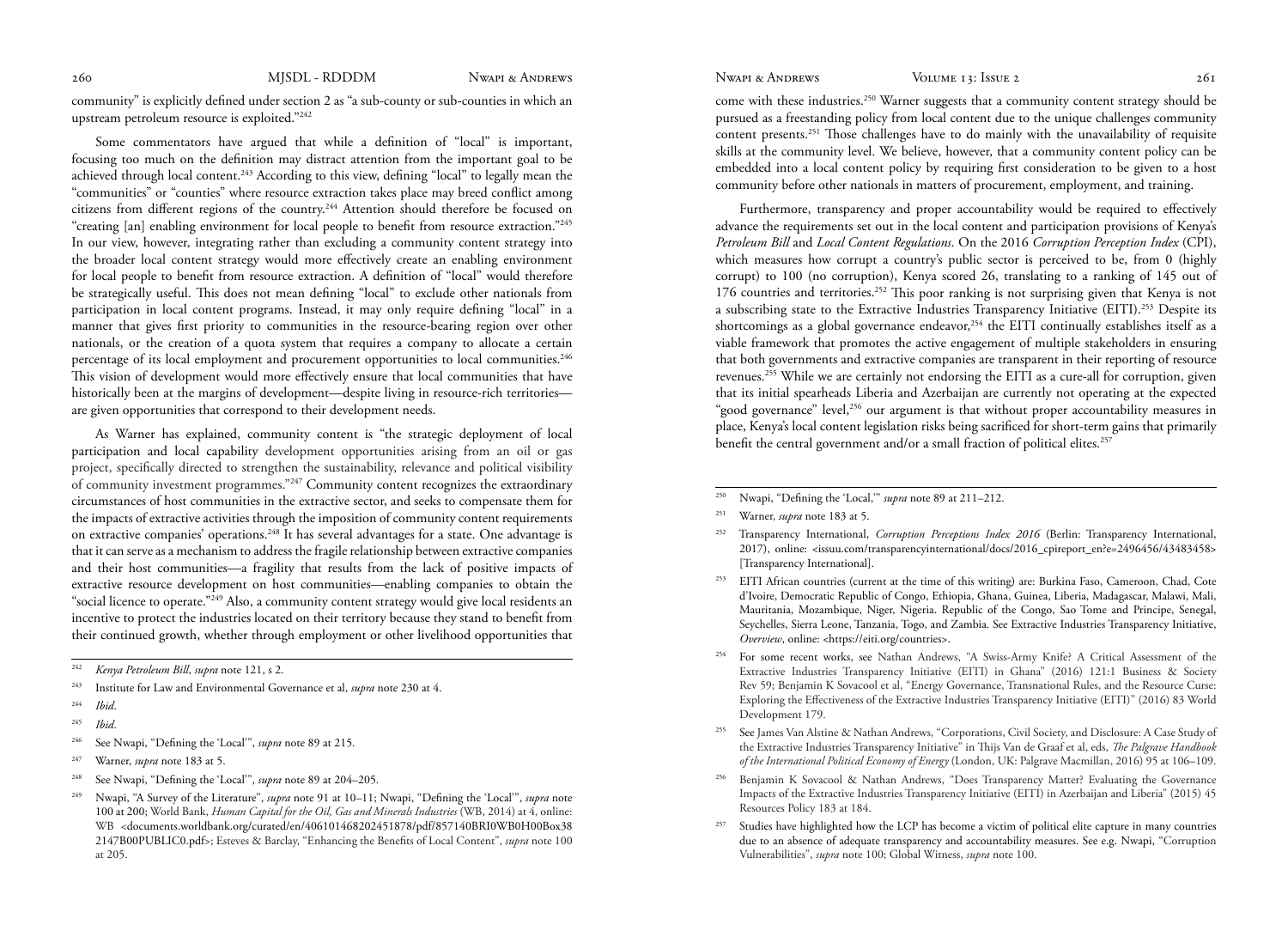<span id="page-20-0"></span>Based on the foregoing analysis, we conclude that it is doubtful Kenya can be categorized as a developmental state. Its failure to accelerate the enactment of local content legislation for the extractive sector while extractive companies are rapidly carrying out development activities does not represent a *serious attempt* to pursue development. Despite being passed by Kenya's National Assembly in May 2016, the *Petroleum Bill*, has yet to be enacted into law while the *Local Content Regulations* have remained in draft form since 2014. Moreover, the *Local Content Regulations*' departure from its own policy declaration regarding the importance of involving resource-bearing local communities in the extractive industry value chain may reflect a lack of appreciation of the ways in which community content may promote development, not least by addressing the fragile relationship between companies and local communities. While it is acknowledged that these bills are currently in draft form, and it is possible that certain provisions will be amended prior to their final enactment, their draft versions cast a bleak outlook on Kenya's commitment. Kenya's corruption profile only casts further doubt, and without appropriate transparency measures in place, the benefits expected from its local content strategy will likely remain elusive.

### 5.2. Tanzania

Even though the *Tanzania Development Vision 2025* calls for a "developmental mindset" that focuses on "private sector-led" economic growth in which the state serves to facilitate "strategic investments," it is doubtful that this is being implemented.<sup>258</sup> This observation is confirmed by other research, which finds that Tanzania's main public policy problems are the government's failure to align sectoral policy with macro policy, and its failure to implement already formulated policy.259 These failures are evident in the lack of mandatory provisions for the creation of backward and forward linkages<sup>260</sup> in the *Mining Act*, which leaves linkage formation "largely … to market forces."261 A recent study finds that although there has been a significant rise in local goods and services procurement by large-scale miners in recent years,

linkage development is still "limited to low value goods and services due to shortage of human capital and poor infrastructure."262

The idea of community content, discussed at length in our earlier analysis of Kenya's policies, is captured in the idea of "Local local content" introduced under Tanzania's *Draft LCP*, but was later abandoned in the *Petroleum Act*. The *Draft LCP* required oil and gas companies to consider host community interests in their employment and training programs, and encouraged companies to "as far as possible" seek their workforce, materials, and services from the community.263 While it did not call for special preference to be given to host communities before other Tanzanians—which would have been our preferred approach—even this policy direction was discarded by the Tanzanian Parliament. However, Parliament included in section 223 of the *Petroleum Act* a provision requiring licence-holders and contractors to prepare "a credible corporate social responsibility [(CSR)] plan jointly agreed by the relevant local government authority" which shall consider the socio-environmental, economic, and cultural needs of their host communities. However, the *Act* does not state the relationship between this plan and the company's development plan that is required to be submitted to PURA before development can commence, and whether the CSR plan is to be submitted before or after the submission of the development plan. Nor does it state how the CSR plan can be enforced, and what would happen if a company fails to submit it.

It is not clear why Tanzania decided to abandon the community content strategy originally set out in the draft *Local Content Regulations* when it adopted the *Petroleum Act*. By initially explicitly considering making it a requirement for companies to consider host community interests in the implementation of local content in the draft policy, and then later relegating it to the realm of CSR (essentially a voluntary initiative) the *Petroleum Act* indirectly authorizes companies to ignore such interests. This is a serious regression on the rights of resourcebearing communities to participate in the enjoyment of the benefits of resource development and it denies Tanzania the broader benefits of the LCP. On a more promising note however, the minimum penalties for giving false or misleading information about the fulfilment of a requirement of the *Petroleum Act*—US\$44,700 imposed on individuals and US\$447,000 imposed on corporations—seem to high enough to have a deterring impact, especially when compared to an equivalent provision in Kenya, as noted earlier.

On the 2016 CPI, Tanzania scored 32 and ranked 116 out of 176 states.<sup>264</sup> Though a better ranking than Kenya, it is evident that Tanzania is perceived as a highly corrupt state. However, Tanzania has subscribed to the EITI, which perhaps puts it in a more promising position to make some efforts to uphold EITI transparency standards.

From this analysis, it is fair to say that Tanzania is making *serious attempts* to pursue development, which could allow it to qualify as a developmental state. Though much more can still be done, the passage of the *Petroleum Act* with explicit local content provisions and substantive penalties for non-compliance is an important step in the right direction. Tanzania's

See *What Will It Take for Tanzania to Become a Developmental State* (25 February 2013), Policy Forum, online: <www.policyforum-tz.org/what-it-will-take-tanzania-become-developmental-state>.

<sup>259</sup> Vuyo Mjimba, "The Nature and Determinants of Linkages in Emerging Minerals Commodity Sectors: A Case Study of Gold Mining in Tanzania" (2011) The Open University, Making the Most of Commodities Programme, Discussion Paper No 7 at 4, 43, online: <www.commodities.open.ac.uk/discussionpapers>; International Monetary Fund, *United Republic of Tanzania: Poverty Reduction Strategy Paper*, IMF Country Report No. 06/142, April 2006, 21, online: <https://www.imf.org/external/pubs/ft/scr/2006/ cr06142.pdf>.

The term "linkages" speaks to the links that one economic sector or sub-sector or one firm has with other sectors or sub-sectors or other firms in the economy. Backward linkages refer to the "demand-side" links while forward linkages refer to the "supply-side" links. For instance, a firm's need to purchase equipment to build its facilities constitutes a backward linkage, whereas what the firm supplies to the industry constitutes a forward linkage. See Oliver Morrissey, "FDI in Sub-Saharan Africa: Few Linkages, Fewer Spillovers" (2012) 24:1 European J Development Research 26; Frank L Hefner & Paulo P Guimaraes, "Backward and Forward Linkages in Manufacturing Location Decisions Reconsidered" (1994) Rev Regional Studies 229.

<sup>261</sup> Michael W Hansen et al, *supra* note 160 at 13.

<sup>262</sup> Thabit Jacob, Rasmus Hundsbæk Pedersen, Faustin Maganga & Opportuna Kweka, "Rights to Land and Extractive Resources in Tanzania (2/2): The Return of the State" (2016) Danish Institute for International Studies, Working Paper No 12 at 17, online: <pure.diis.dk/ws/files/706392/DIIS\_WP\_2016\_12.pdf>.

<sup>263</sup>*Tanzania Draft Local Content Policy*, *supra* note 159 at 19.

<sup>264</sup> Transparency International, *supra* note 252.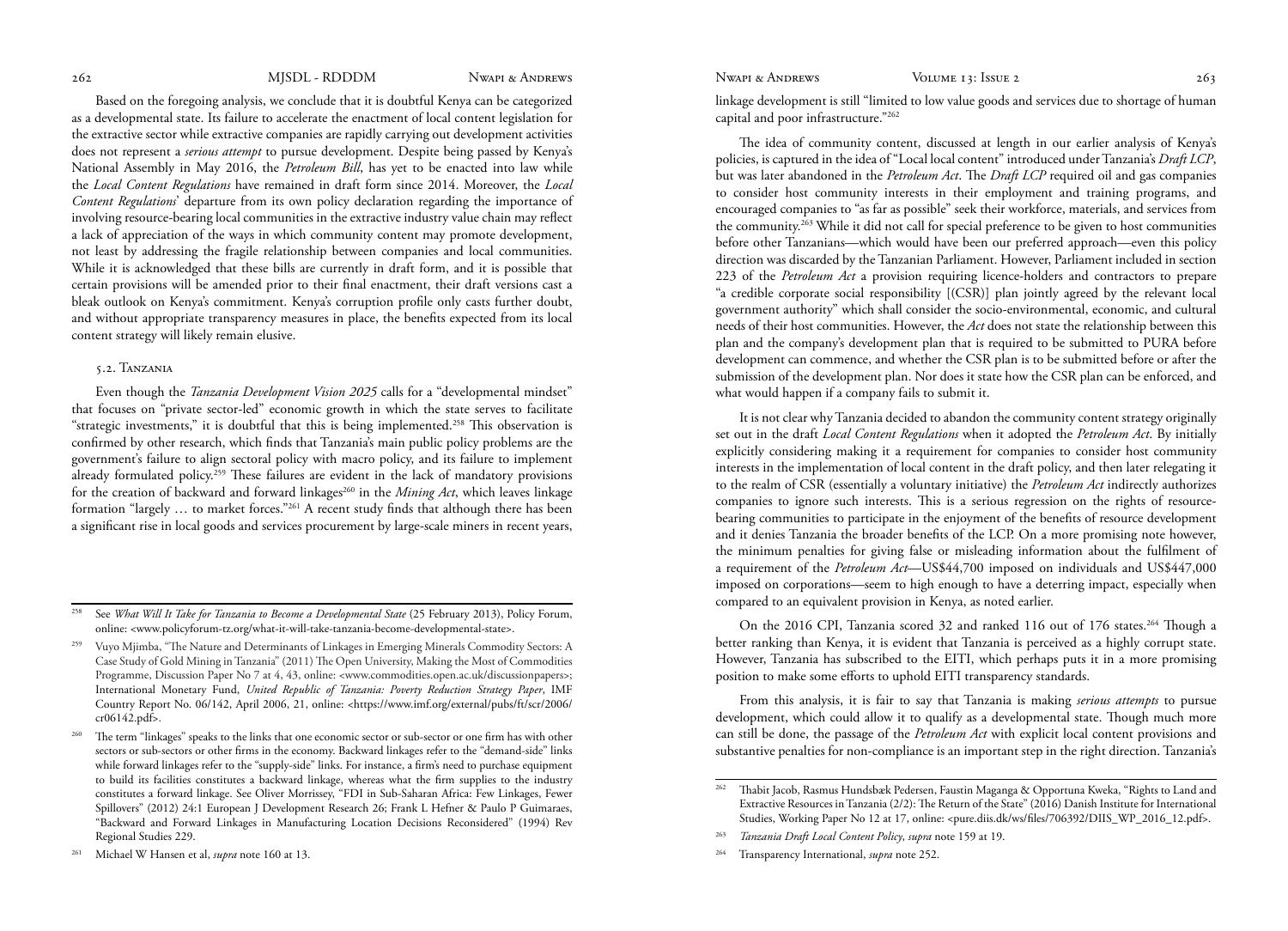<span id="page-21-0"></span>

subscription to the EITI is equally emblematic of its desire to promote transparency. One critical issue Tanzania needs to address is the elaboration of the local content provisions of the *Mining Act*, which, compared to the *Petroleum Act*, lags behind. Further, the enhancement of inter-sectoral linkages in both sub-sectors is critically important for the state to optimize the benefits of the LCPs.

# 5.3. Rwanda

As noted earlier, a driving factor behind Rwanda's mining policy reform was the need to rebuild the capacity of Rwandans to take charge of mining sector development following the genocide. The 2012 Skills Survey recommended launching and implementing knowledge and skills development training programs for artisanal and small-scale miners in Rwanda, and enhancing qualitative skills among mining employees in private establishments.<sup>265</sup> A key instrument for achieving this is *Law No 13/2014,* which represents the legal culmination of those reforms. However, the legislative provisions regarding value addition to Rwanda's economy are too weakly and meagerly expressed to produce effective outcomes. The use of the discretionary term "may" in Article 50 of *Law No 13/2014*, for the provisions regarding the processing and refining of mineral products in Rwanda, reflects a lack of political will on the part of the Rwandan government to enact adequate mandatory provisions to promote local content.266 Given the discretionary wording of the provision, it is not surprising that *Law No 13/2014* does not provide any penalty for non-compliance with Article 50. In fact, the only penalty provision for non-compliance in the *Law* is found in Article 25, which provides that "[t] he Minister may suspend or cancel a mineral licence" under specified circumstances.<sup>267</sup> Those circumstances are when a licence-holder (1) fails to make a required payment in due time; (2) fails to start the work for which licence has been issued, without satisfactory explanation; (3) fails to meet its minimum obligations under a licence; (4) violates health and safety and environmental regulations; (5) fails to submit required reports; (6) violates any conditions of a mining licence; or (7) "for any other reason becomes ineligible for a mining licence". (6) covers situations where a mining licence contains a provision requiring mineral processing and refining to be carried out in Rwanda and the licence holder carries these out in outside Rwanda. But this is only where the licence contains such a provision. The non-mandatory requirement that mineral processing and refining shall be carried out in Rwanda (perhaps subject to some exceptions, such as where it is not feasible to process and refine in Rwanda) means that such a provision may not even be included in the mining licence. Moreover, the use of the discretionary word "may" under Article 25 means that the Minister is not under obligation to exercise the suspension or cancellation power even where a violation has occurred.

By contrast, Article 49 of *Law No 13/2014*, which deals with the procurement of goods and services in Rwanda, is couched in mandatory language Given the seriousness of suspension or cancellation of a licence, however, it is unlikely that the Minister will exercise his/her Article 25 power where the violation is not to an extreme degree. A better approach would be to impose some less stringent fine to serve as a deterrent, and reserve suspension and cancellation for extreme or habitual violations. Lastly, while Article 49 requires license-holders

to give preference to Rwandans in goods and services procurement, there is no companion requirement in matters of employment and training.268 Although a stringent local employment policy may not be feasible for Rwanda given the severe unavailability of local skills at this time, an incremental approach that takes stock of available skills maybe a more effective option for Rwanda.

On the 2016 CPI, Rwanda's score of 54 places Rwanda as the third (together with Mauritius) least corrupt state in Africa, and  $50<sup>th</sup>$  of 176 states in total.<sup>269</sup> Under this index, it can be argued that Rwanda appears more likely to be transparent in the implementation of its established provisions compared to Kenya and Tanzania. Moreover, the Rwandan government heartily welcomed the 2016 CPI when it was announced in January 2017, and promised to increase its efforts in fighting corruption.270 If this mentality is maintained, there is no doubt that Rwanda will overcome one of the most significant obstacles to development in Africa. Over all, despite the weak provisions of *Law No 13/2014* on local capacity building, we think that *serious attempts* to pursue development can be observed in Rwanda. However, the country needs to demonstrate greater political will, especially in matters involving imposing obligations on multinational corporations to contribute to local capacity building, before it can truly be considered a developmental state.

### **6. CONCLUSION**

To conclude, we will now consider a few reflective questions. Firstly, is there a new developmental state in Africa? —the question posed in the title of this paper. One can argue that some form of developmental mentality existed in all the three states we examined, especially shortly after gaining independence. However, due to political issues that resulted in violent conflicts (particularly in the case of Rwanda) and the destabilization of effective government machinery (in Kenya for instance), in addition to pressure to adopt SAPs and other externally-driven neoliberal policies, developmentalism was not pursued actively in the past. Thus, to a great extent, the developmental state as expressed through features like local content requirements is a new phenomenon in these three states.

Concluding that the state interventions being pursued reflect a shift towards a developmental state, a second question to consider is: development for whom? —i.e. who are the actual or expected beneficiaries of this shift? As we argued in Parts 2 and 3, the political leadership of a developmental state ought to expound a vision of development that is participatory. Though autocratic developmental states are possible, we reiterate that over time such states become less autocratic and give way to more participatory forms of development. The purpose of participation is to allow those who are to be affected by a project, policy, or program to contribute in determining how that project, policy, or program is designed and implemented. It follows that those to be most affected by a project, policy, or program ought to be given priority in the participation process and in distributing the benefits of the outcome, given that they have legitimate interests connected to the outcome of development. Within the extractive

<sup>265</sup>*Rwanda Development Board*, *supra* note 188 at viii.

<sup>266</sup>*Law No 13/2014*, *supra* note 224, art 50.

<sup>267</sup>*Ibid*, art 25.

See Nwapi, "Addressing the Capacity Building Challenge in Rwanda", *supra* note 192.

Botswana ranked No 1 with a score of 60 and an overall ranking of 35, while Cape Verde scored 59 and ranked 38th overall, see Transparency International, *supra* note 252.

<sup>270</sup> Rodrigue Rwirahira, "Rwanda is Africa's 3rd Least Corrupt Country", *The New Times* (26 January 2017), online: <www.newtimes.co.rw/section/article/2017-01-26/207449/>.